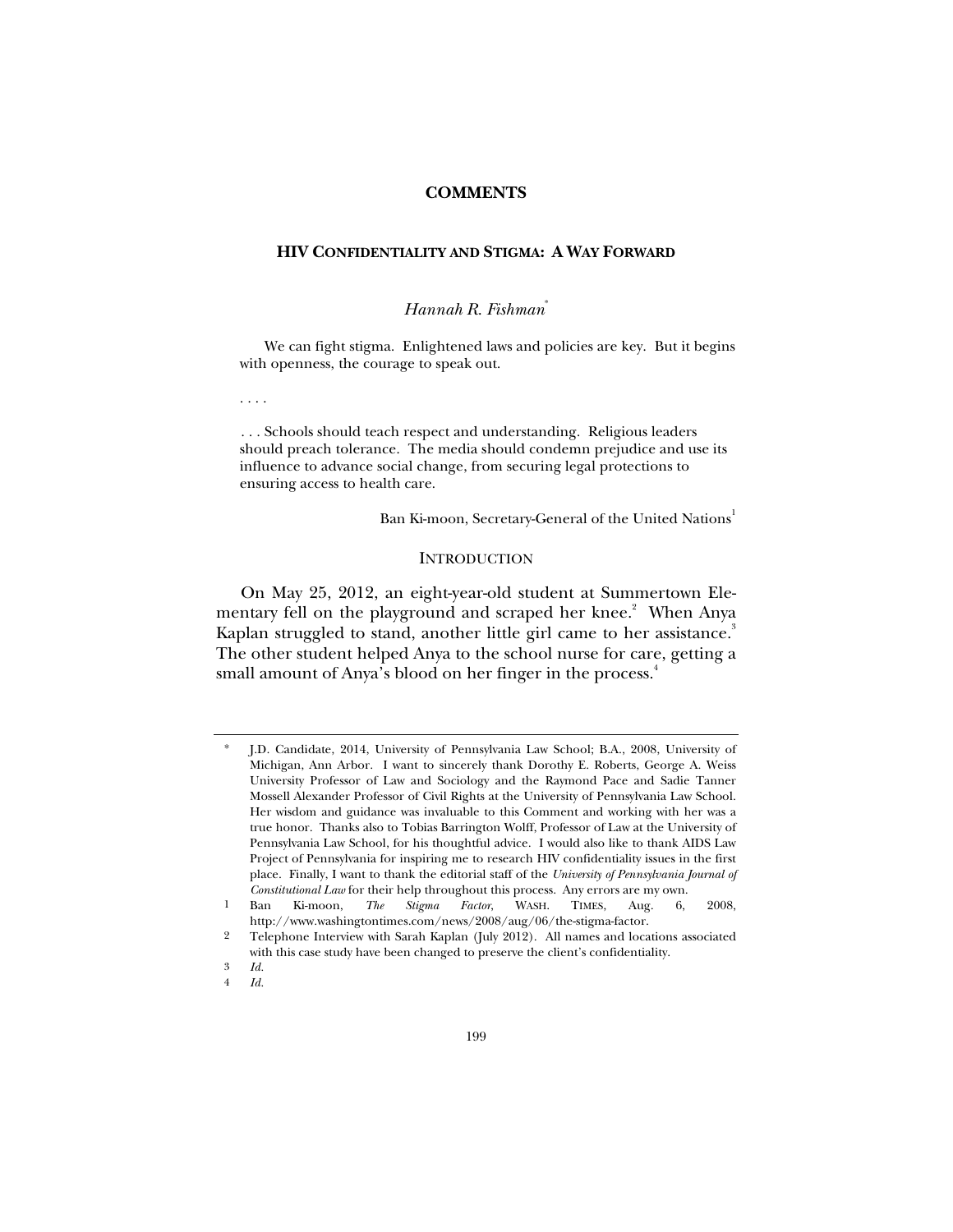Ms. Tiffany Redgrave, the school nurse, called Anya's mother when Anya arrived in her office. $5$  As the staff member responsible for administering medications to students, she knew Anya was HIVpositive.<sup>6</sup> Ms. Redgrave wanted to know: could she call the other little girl's parents to tell them of the potential exposure, thus revealing Anya's status.<sup>7</sup> Sarah Kaplan, Anya's mother, refused, asking if she could have some time to contact an immunologist before granting permission for the disclosure.<sup>8</sup> Mrs. Kaplan was hesitant to allow any unnecessary disclosure of her daughter's status.<sup>9</sup> The Kaplans had recently adopted Anya, who had yet to even learn to speak English. Mrs. Kaplan did not want her daughter to be subject to any more social alienation than she was already experiencing by not speaking the same language as her peers.<sup>10</sup> She knew that attitudes regarding HIV in rural Pennsylvania were unpredictable and did not want to put her daughter at risk. $11$ 

Mrs. Kaplan returned the nurse's phone call within one hour. Two disclosures had already taken place.<sup>12</sup> Ms. Redgrave reported the incident to the school principal immediately after her conversation with Mrs. Kaplan, mentioning Anya by name.<sup>13</sup> The school principal then passed that information along to the other little girl's parents, including a warning that they should get their daughter tested for HIV.14 Mrs. Kaplan shared the immunologist's professional opinion on the incident anyway: there had been no transmissible event.<sup>15</sup> Both disclosures were entirely unnecessary to preserve the safety of the other student.

Should this type of disclosure be permissible? Is the violation to Anya's privacy warranted due to concerns about the other girl's safety? Some might argue that the school's disclosure actually served the public interest. They would claim that disclosures such as this one are the best way to prevent HIV transmission. Ensuring Anya's privacy would violate other students' and their parents' abilities to protect themselves from contracting a dangerous and life-threatening com-

- 5 *Id.*
- 6 *Id.* 7 *Id.*
- 8 *Id.*
- $\begin{array}{cc} 9 & Id. \\ 10 & Id. \end{array}$
- 10 *Id.*
- 11 *Id.*
- 12 *Id.*
- 13 *Id.*
- 14 *Id.*
- 15 *Id.*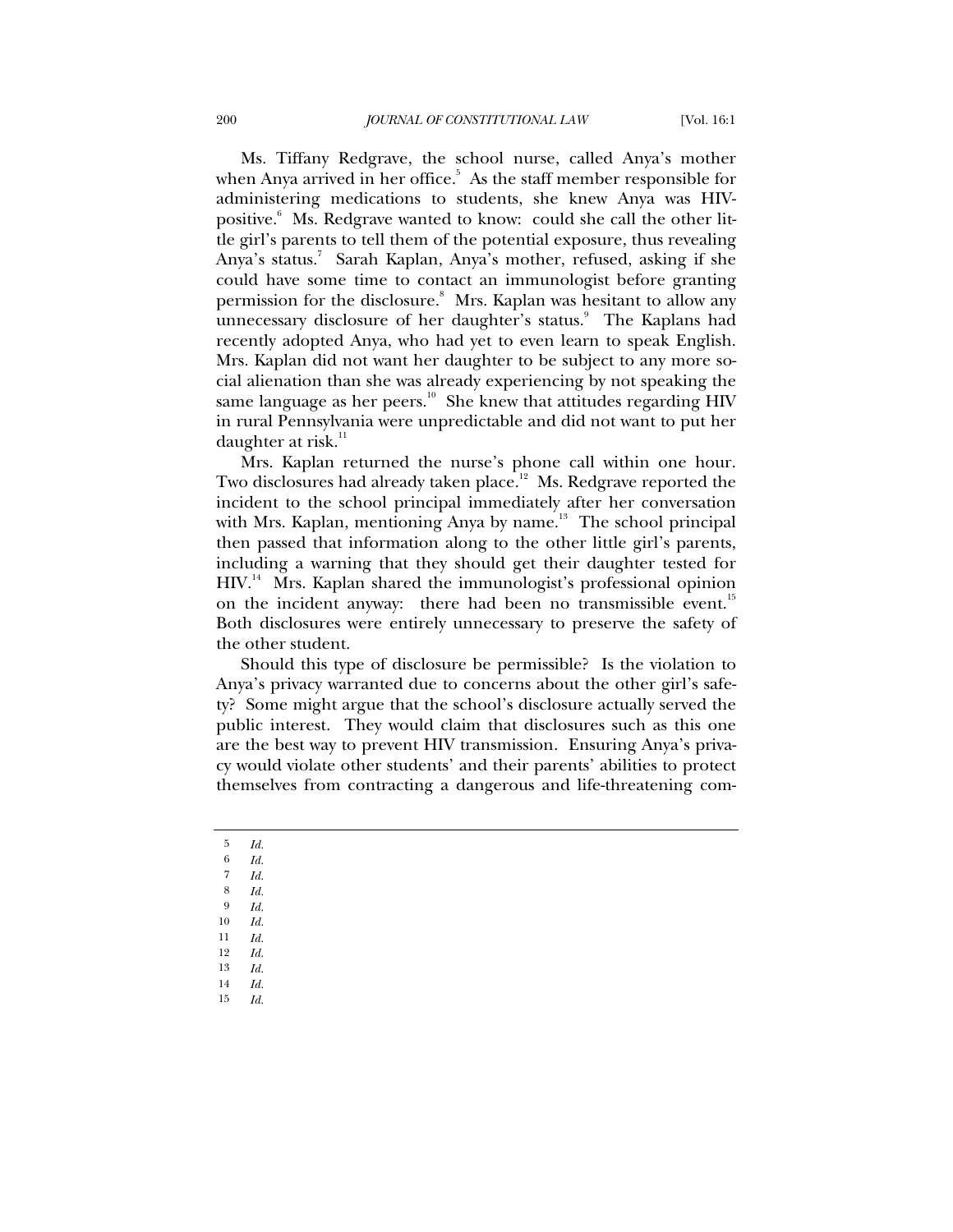municable disease. But are privacy and public health concerns necessarily in conflict in this case, where there was insufficient exposure for a transmission to occur? Should the school nurse's first call be to the principal, or to a medical professional able to provide an opinion about the likelihood of transmission?

There are compelling reasons to protect the privacy of people living with HIV. HIV is far from a death sentence in modern industrialized societies.<sup>16</sup> But HIV forces positive individuals to deal with more than just the physical elements of their disease: they must also live with the associated stigma.<sup>17</sup> HIV-positive individuals—since the very start of the epidemic in the 1980s—are forced to live in the shadow of stigma.<sup>18</sup> HIV-positive individuals have long been subjects of discrimination.<sup>19</sup> They have been forced to keep their illness secret to avoid losing jobs and being socially alienated. Many people are afraid to be tested for HIV for fear that a positive result will be made public.<sup>20</sup> In fact, many experts believe that ensuring patients' confidentiality in their HIV-related information will encourage testing and reduce the spread of  $HIV.<sup>21</sup>$ 

<span id="page-2-0"></span>In response to this pervasive stigma, many states passed laws that provide increased levels of confidentiality protections for people with HIV. These laws are designed, in part, to avoid discrimination and encourage testing.<sup>22</sup> But, could singling out HIV as a target for confidentiality actually contribute to stigma, rather than mitigate it?

<span id="page-2-1"></span>This Comment argues that these HIV laws are not the best way to address HIV confidentiality and discrimination concerns. Though HIV-specific confidentiality laws are necessary to avoid discrimination based on HIV-related stigma, they are far from the ideal way to accomplish that goal. In fact, these laws may actually *perpetuate* the stigma, born with the epidemic in the 1980s, by singling out HIV spe-

<sup>16</sup> *See* James Gallagher, *Is HIV Still a Death Sentence in the West?*, BBC NEWS (Nov. 30, 2011), http://www.bbc.co.uk/news/health-15853743 (explaining that drug development has made HIV less likely to result in death).

<sup>17</sup> Lance S. Rintamaki et al., *Social Stigma Concerns and HIV Medication Adherence*, 20 AIDS PATIENT CARE & STDS 359, 359–60 (2006).

<sup>18</sup> *Id.* at 360. *See* Gregory M. Herek, *AIDS and Stigma*, 42 AM. BEHAV. SCIENTIST 1102, 1106 (1999) (discussing the stigma faced by people with HIV).

<sup>19</sup> VICTORIA A. HARDEN, AIDS AT 30: A HISTORY, 7–10 (2012).

<sup>20</sup> Rintamaki, *supra* note 17, at 360.

<sup>21</sup> JOINT UNITED NATIONS PROGRAMME ON HIV/AIDS, OPENING UP THE HIV/AIDS EPIDEMIC: GUIDANCE ON ENCOURAGING BENEFICIAL DISCLOSURE, ETHICAL PARTNER COUNSELING & APPROPRIATE USE OF HIV CASE-REPORTING 12–13 (2000), *available at* http://data.unaids.org/publications/irc-pub05/jc488-openup\_en.pdf.

<sup>22</sup> DONALD T. DICKSON, HIV, AIDS, AND THE LAW: LEGAL ISSUES FOR SOCIAL WORK PRACTICE AND POLICY 48 (2011).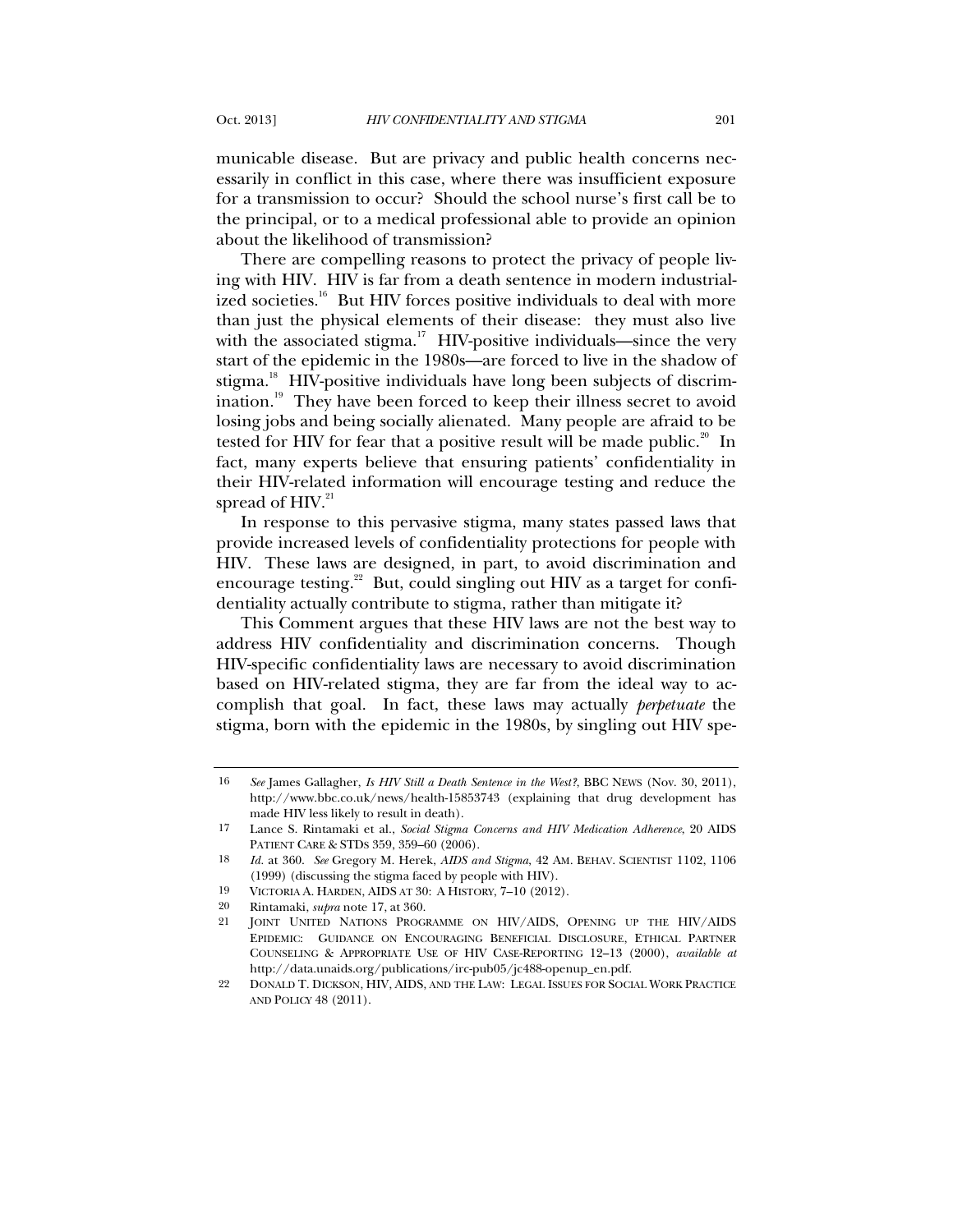cifically. As we will see, a better way to preserve privacy while simultaneously reducing both HIV-based stigma and stigma around other health conditions would be to strengthen confidentiality laws around health-related information more broadly.

With this in mind, Part I discusses the development and persistence of HIV-related stigma in the United States. It will look into where the stigma started and why it still exists today. Part II explores general privacy protections around health-related information, including the constitutional right to privacy, the Health Insurance Portability and Accountability Act ("HIPAA"), and the Americans with Disabilities Act ("ADA"). This Part also demonstrates that all of these legal guarantees are insufficient for genuine health information confidentiality, largely due to either statutory exceptions or the courts' interpretations. In Part III, the Comment explores the HIVspecific laws that have sprouted up nationwide. These HIV laws protect confidentiality for HIV-specific information in particular, but frequently still come short of removing the risk of disclosure for people with HIV. Here, the Comment argues that laws specifically targeting HIV may preserve confidentiality but that they also perpetuate the stigma associated with the disease. In differentiating between privacy requirements for individual diseases, such laws lead to more confusion about what protections are necessary, making it more likely that a disclosure will take place. Finally, Part IV offers solutions that will protect HIV-positive individuals' privacy while also working to reduce stigma around the disease. By strengthening health-related privacy more generally, we will be able to provide privacy protections for health-related information (including HIV status), reduce confusion about the types of privacy protections that are legally mandated, and remove some of the stigma associated with HIV. This will make it less likely that a nurse in Ms. Redgrave's position would make unnecessary disclosures. It will also come much closer to guaranteeing Anya's privacy. Finally, it will reduce the social alienation that people in Anya's position experience on a regular basis.

## I. HIV-ASSOCIATED STIGMA

HIV-infected individuals must struggle with the stigma associated with the disease on a regular basis.<sup>23</sup> Before understanding the preva-

<sup>23</sup> Herek, *supra* note 18, at 1106; Rintamaki, *supra* note 17, at 359–60. *See generally* HARDEN, *supra* note [19,](#page-2-0) at 7–10; Betsy L. Fife & Eric R. Wright, *The Dimensionality of Stigma: A Comparison of Its Impact on the Self of Persons with HIV/AIDS and Cancer*, 41 J. HEALTH & SOC. BEHAV. 50, 50 (2000); D.D. Reidpath & K.Y. Chan, *A Method for the Quantitative Analysis of*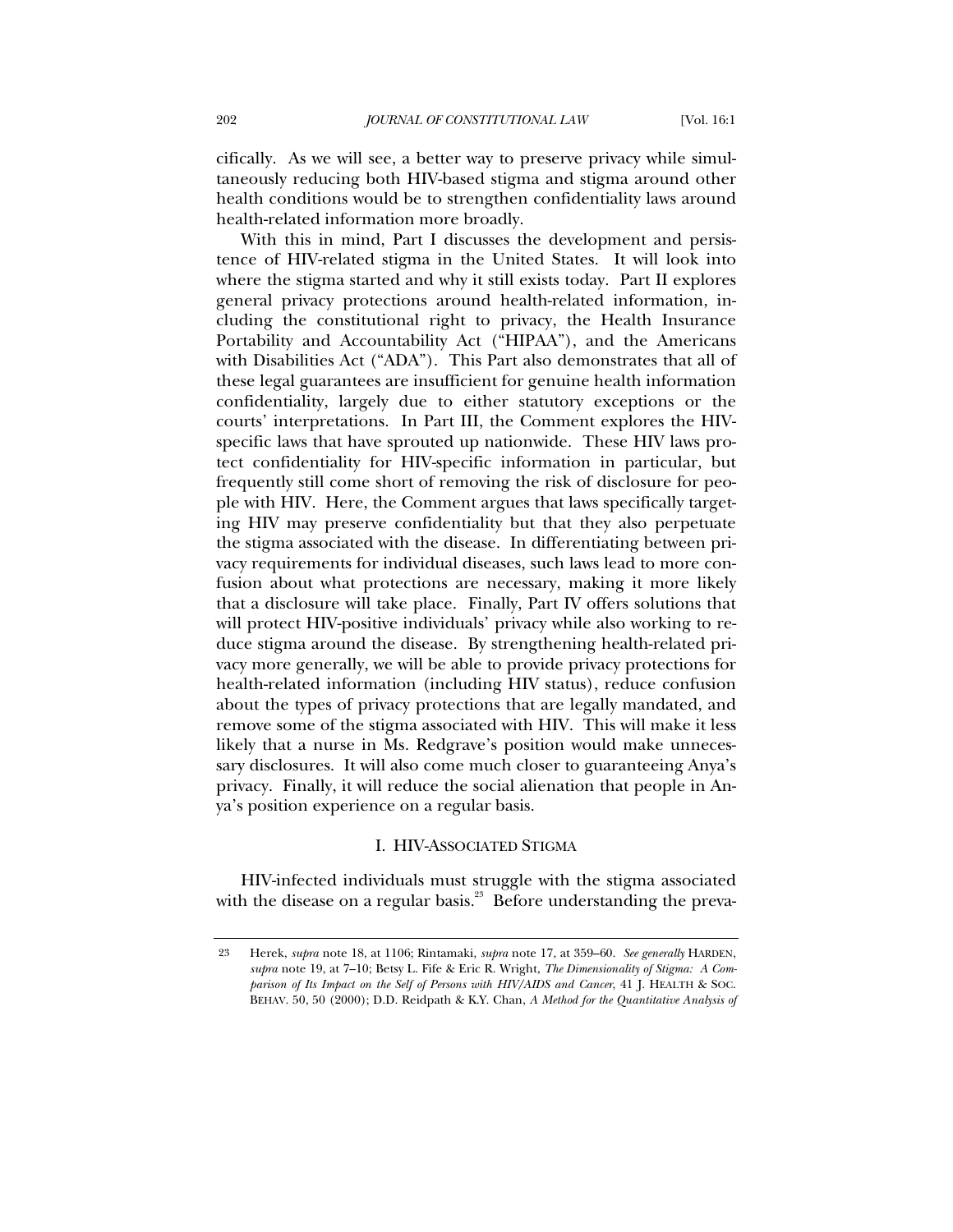lence of HIV-related stigma, however, it is worthwhile to explore what impact stigma can have—from the perspective of both the stigmatized individual and society at large.

## *A. An Introduction to Stigma*

A stigmatized individual is one who is treated differently from others based on a specific trait, generally one that is out of that person's control.<sup>24</sup> He or she may have been able to have normal social interactions, except for the one trait that "[obtrudes] itself upon attention and [turns] those of us whom he meets away from him, breaking the claim that his other attributes have on us."<sup>25</sup> A person with a stigma is often perceived as something less than human.<sup>26</sup> There are three different types of stigma generally: stigma stemming from physical deformities, stigma caused by perceived blemishes of character—such as mental disorders, homosexuality, or drug use and the stigma brought on by characteristics such as race, nationality, and religion.<sup>27</sup>

Those responsible for stigmatizing often construct belief systems that somehow excuse their animosity for or poor treatment of stigmatized individuals.<sup>28</sup> Some might rely on other differences, such as social class, to rationalize their animosity toward HIV-positive people.<sup>29</sup> However, stigma is not always perpetrated by the more fortunate. In fact, anyone can stigmatize, including poorer or marginalized groups who might stigmatize wealthier or more powerful groups. $^{30}$  Stigma is often rooted in ignorance, but ignorance alone is not enough to warrant the "stigma" label. Ignorance only becomes stigma when associated with "othering, blaming and shaming."<sup>31</sup>

Regardless of the reason for the stigma, stigma often has a negative impact on an individual's perception of herself. Though a stigmatized person may see herself as normal, she will also likely recognize that others treat her differently than most. $32$  She will often come

*the Layering of HIV-Related Stigma*, 17 AIDS CARE: PSYCHOL. & SOCIO-MEDICAL ASPECTS AIDS/HIV 425, 425 (2006).

<sup>24</sup> ERVING GOFFMAN, STIGMA: NOTES ON THE MANAGEMENT OF SPOILED IDENTITY 5 (1986).

<sup>25</sup> *Id.*

<sup>26</sup> *Id.*

<sup>27</sup> *Id.*

<sup>28</sup> *Id.*

<sup>29</sup> *Id.*

<sup>30</sup> Harriet Deacon, *Towards a Sustainable Theory of Health-Related Stigma: Lessons from the HIV/AIDS Literature*, 16 J. COMMUNITY & APPLIED SOC. PSYCHOL. 418, 421 (2006).

<sup>31</sup> *Id.* at 424.

<sup>32</sup> GOFFMAN, *supra* note 24, at 7.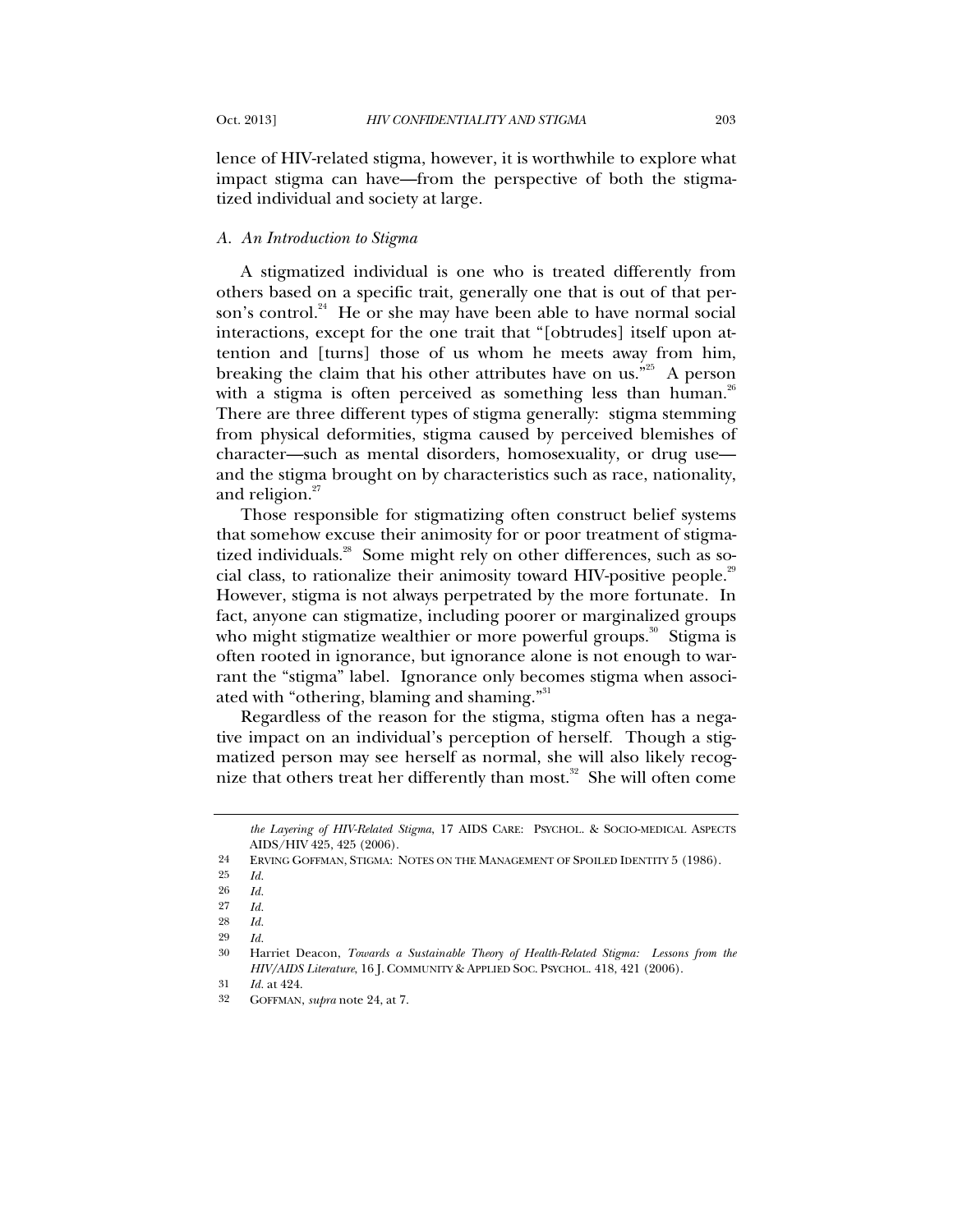to agree with this perception of differences after an extended period of not being accepted by her peers.<sup>33</sup> Stigma can lead to loss of status, internalization, disinterest in taking advantage of social, economic, or health-related opportunities, and discrimination.<sup>34</sup> One researcher defines health-related stigma as a social process in which (1) an illness is seen as preventable, (2) "immoral behaviors" cause the illness, (3) the behaviors are associated with an "other" who is a carrier of the illness, (4) certain individuals get blamed for their disease, and (5) loss of status gets projected onto someone with the illness, which may disadvantage that person in some way.<sup>35</sup>

### *1. HIV-Specific Stigma*

In the context of HIV, many of these stigmatizing factors are present.<sup>36</sup> First, stigma is often attached to diseases that are seen as "the bearer's responsibility."<sup>37</sup> For instance, a disease caused by voluntary and unnecessary acts will often be blamed on the sick individual.<sup>3</sup> Because HIV is often contracted through sexual interactions and intravenous drug use, it falls into this category.<sup>39</sup> Second, degenerative or unalterable diseases are often associated with increased levels of stigma as well.<sup>40</sup> Though no longer a death sentence, HIV is also incurable, making it one that falls into this category as well.<sup>41</sup> Third, contagious illnesses are often more stigmatized than others.<sup> $42$ </sup> As a disease that is passed through human contact—albeit very few types of human contact—HIV is also subject to fears of contagion.<sup>43</sup> Finally, there are increased levels of stigma for conditions readily visible to

43 *Id.*

<sup>33</sup> *Id.* at 7–8.

<sup>34</sup> Deacon, *supra* note 30, at 424.

<sup>35</sup> *Id.* at 421.

<sup>36</sup> *See* Herek, *supra* note 18, at 1106 (noting that historically AIDS stigma was associated with homosexuality).

<sup>37</sup> *Id.* at 1105.

<sup>38</sup> *See id.* (noting that an individual with an illness perceived as having been contracted through voluntary and avoidable behaviors is likely to be stigmatized rather than evoke empathy).

<sup>39</sup> *Id.*

<sup>40</sup> *Id.*

<sup>41</sup> *See id.* (explaining that because AIDS had initially been described as fatal, "those who are diagnosed may represent a reminder—or even the personification—of death and mortality").

<sup>42</sup> *Id.*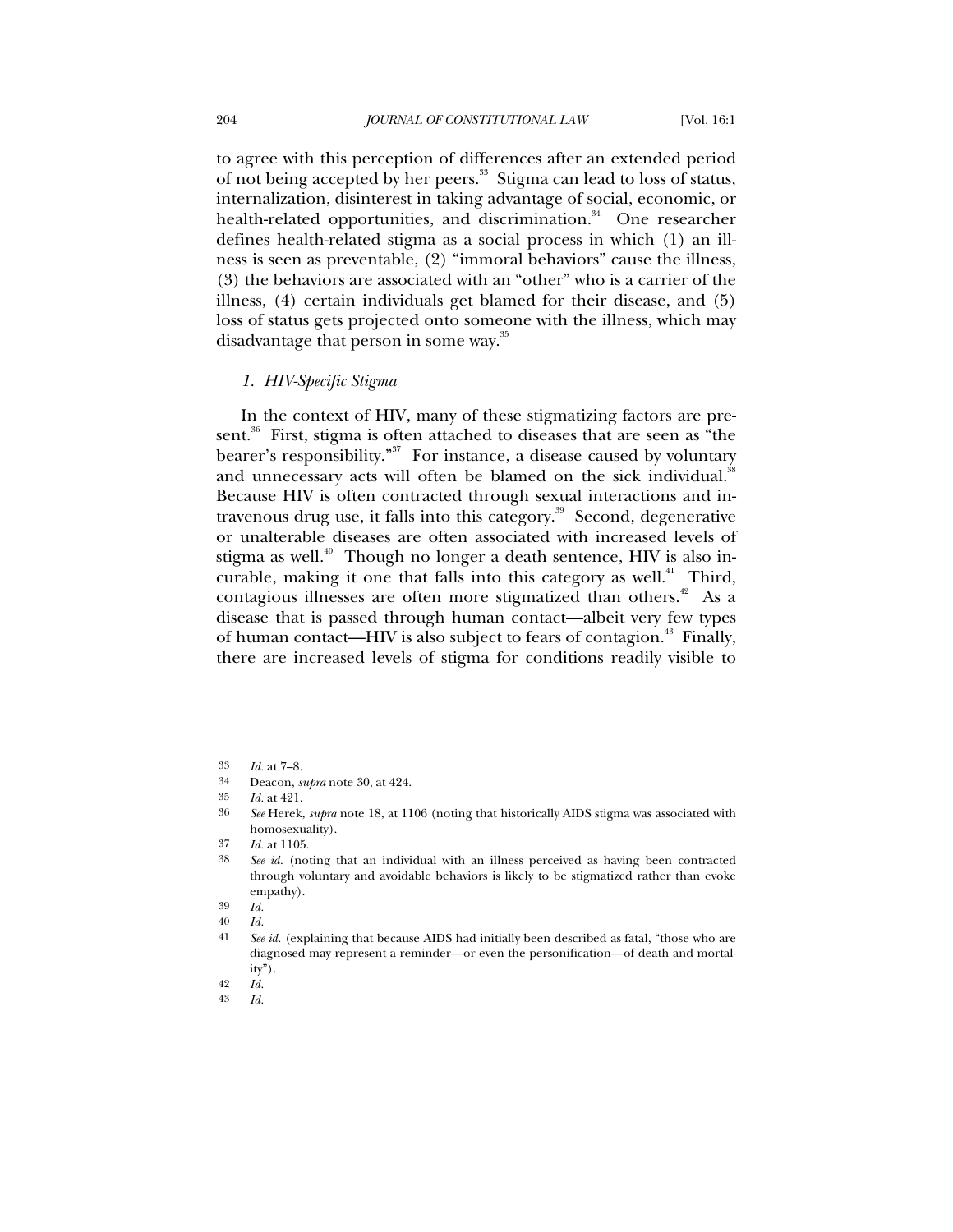others.44 Though much of the course of HIV is not at all visible, the final stages are very much so.<sup>45</sup>

Instances of HIV discrimination also provide evidence of the stigma attached to the disease. In 2011, a boy was denied admission to the Milton Hershey School, a private boarding school in Pennsylvania, because he was HIV-positive.<sup>46</sup> Though he was an honor roll student, the school decided that his attendance at the school would be a "direct threat" to other students. $47$  A former member of the U.S. Army sought employment with a State Department contractor, but was removed from consideration for the position due to his HIV-positive status.<sup>48</sup> A woman was tested for HIV during pregnancy without her consent. Her positive results were then used to prevent her from seeing her newborn child. $49$ 

Americans also demonstrate a strong lack of tolerance for people with HIV—another indicator of stigmatizing elements. In 2009, twenty-three percent of Americans admitted discomfort about the idea of working with an HIV-positive colleague.<sup>50</sup> Thirty-five percent of parents felt uncomfortable about the prospect of an HIV-positive teacher for their children.<sup>51</sup> Forty-two percent of Americans would be uncomfortable having an HIV-positive roommate.<sup>52</sup> And fifty-one percent of American adults would be uncomfortable with HIV-positive individuals preparing their food.<sup>53</sup> The frequency with which HIV-

<sup>44</sup> *Id.* at 1105–06.

<sup>45</sup> *See id.* at 1106 (finding that the latter stages of AIDS "often dramatically affect an individual's physical appearance and stamina, evoking distress and stigma from observers").

<sup>46</sup> Press Release, AIDS Law Project, Milton Hershey School to Pay \$700,000 to End Complaint over Discrimination (June 1, 2012), *available at* http://www.aidslawpa.org/ 2012/06/abraham-smith-and-mother-smith-v-milton-hershey-school (reporting that the boy and his mother will accept a \$700,000 settlement from the Milton Hershey School in a federal AIDS-discrimination lawsuit).

<sup>47</sup> *Id.*

<sup>48</sup> Complaint at 7–8, Doe v. Rice, No. 08-cv-1678 (PLF) (D.D.C. Dec. 22, 2008), *available at* https://www.aclu.org/files/pdfs/hivaids/doe\_v\_rice\_complaint.pdf.

<sup>49</sup> *See* Amended Complaint at 9–10, Doe v. Div. of Youth & Family Servs., 148 F. Supp. 2d 462 (D.N.J. 2002) (No. 00-CV-3205 (GEB)). Proposals for mandatory HIV testing of pregnant women were pervasive in the 1990s. *See* Theresa M. McGovern, *Mandatory HIV Testing and Treating of Child-Bearing Women: An Unnatural, Illegal, and Unsound Approach*, 28 COLUM. HUM. RTS. L. REV. 469, 470 (1997) (highlighting the current political trend toward mandatory HIV testing and treatment of childbearing women).

<sup>50</sup> 2009 SURVEY OF AMERICANS ON HIV/AIDS: SUMMARY OF FINDINGS ON THE DOMESTIC EPIDEMIC, KAISER FAMILY FOUND. 4 (2009), http://www.kff.org/kaiserpolls/upload/ 7889.pdf.

<sup>51</sup> *Id.*

<sup>52</sup> *Id.*

<sup>53</sup> *Id.*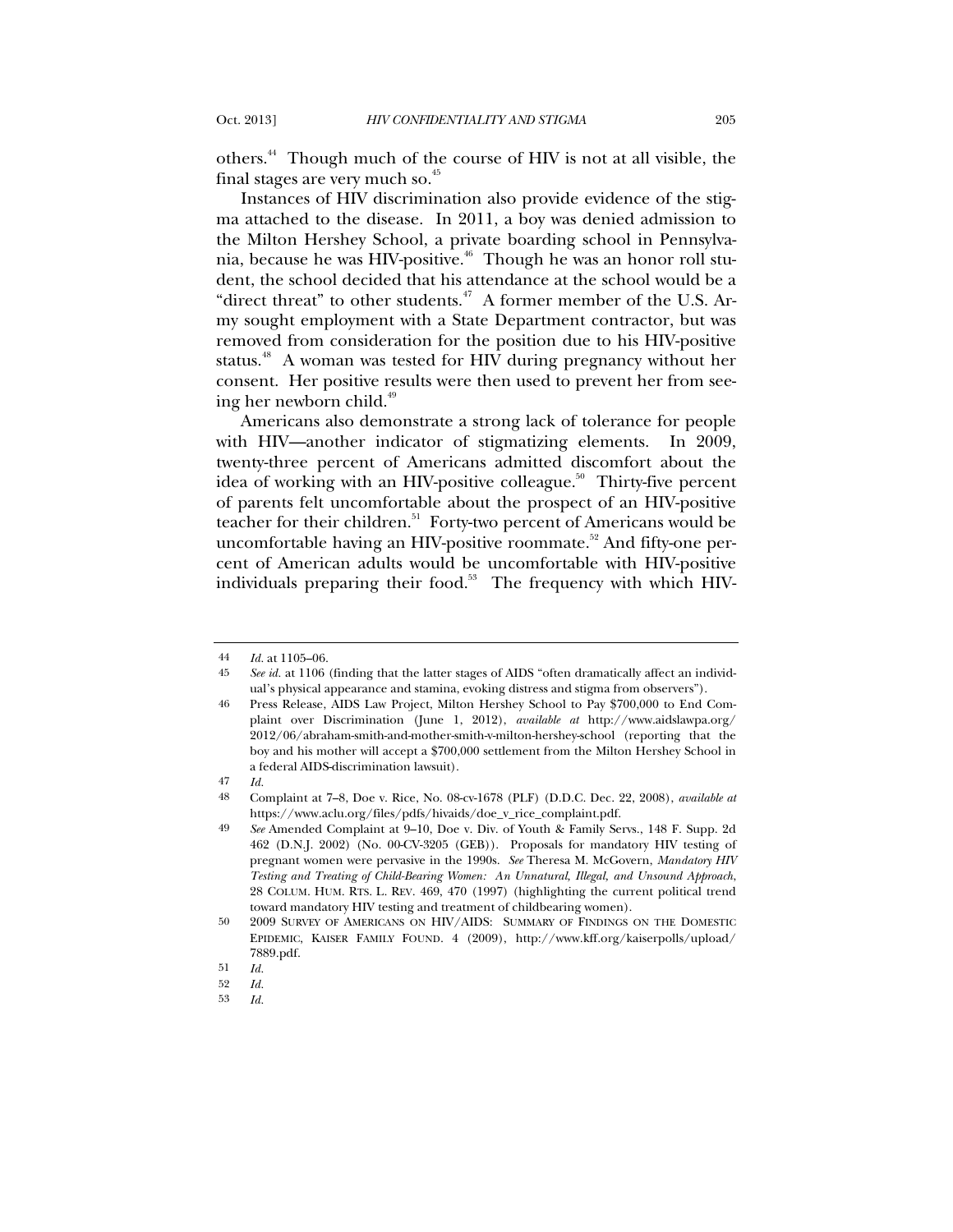positive individuals experience prejudice and discrimination suggests a clear HIV-associated stigma.

Evidence of stigma toward HIV-positive individuals becomes even stronger when this discrimination is viewed in conjunction with the ignorance surrounding the disease. There remains a great deal of misunderstanding about HIV transmission nationwide.<sup>54</sup> First of all, the number of exposures that actually become transmissions is much lower than commonly thought.<sup>55</sup> Second, many significantly overestimate the means of transmitting the disease.<sup>56</sup> For instance, a  $2000$ study found that just over forty percent of participants believed that sharing a glass could lead to HIV transmission. $^{57}$  Approximately fortyone percent of respondents thought that being sneezed or coughed on would be sufficient for HIV transmission.<sup>58</sup> As discussed above, ignorance only becomes stigmatized when combined with elements of shaming. The cases discussed above and the data demonstrating widespread discomfort with HIV-positive individuals go a long way toward demonstrating the stigma around HIV.

As the number of people infected has increased, the discomfort around the illness has not decreased significantly. What is preventing HIV-positive individuals from gaining societal acceptance? As we will see, there are a number of other contributing factors to the stigma surrounding HIV, including the historical progression of HIV, its means of transmission, and its association with homosexuality and minority groups.

### *B. Causes of HIV-related Stigma*

### *1. History*

When HIV first appeared in hospitals around the United States, physicians were perplexed. After the medical community discovered a cure for polio, few imagined that new infectious diseases would emerge in the near future.<sup>59</sup> The disease first came to light through an increase in the number of reported cases of uncommon illnesses,

<sup>54</sup> Bennett Klein, *Legal Issues Related to HIV/AIDS*, *in* 2 MASS. CONTINUING LEGAL EDUC., INC., LEGAL RIGHTS OF INDIVIDUALS WITH DISABILITIES § 15.1 (2002).

<sup>55</sup> *Id.*

<sup>56</sup> *Id.*

<sup>57</sup> Ctrs. for Disease Control & Prevention, *HIV-Related Knowledge and Stigma—United States, 2000*, 49 MORBIDITY & MORTALITY WKLY. REP. 1062, 1062 (2000).

<sup>58</sup> *Id.*

<sup>59</sup> HARDEN, *supra* note 19, at 24.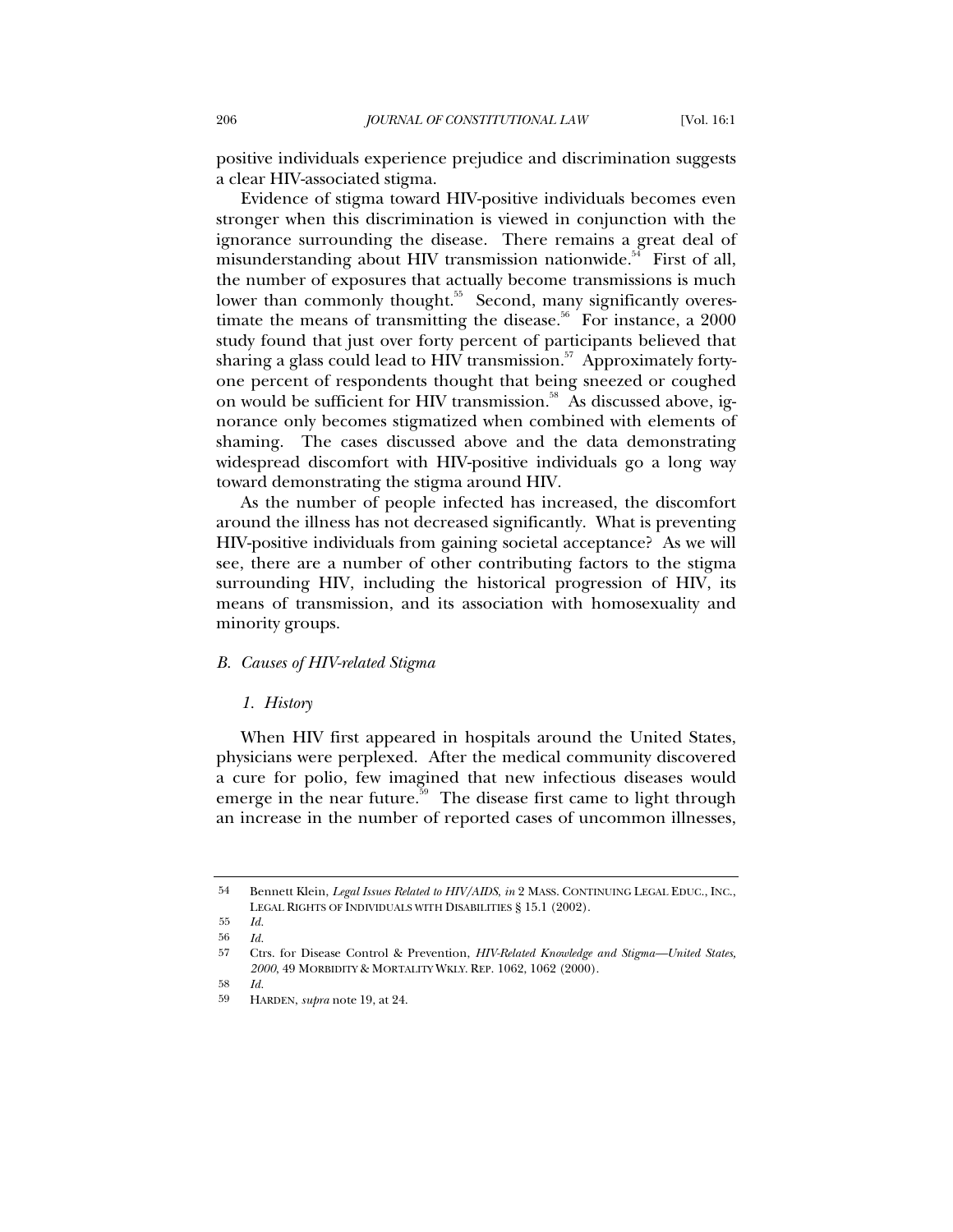such as Kaposi's sarcoma.<sup>60</sup> As doctors puzzled over the phenomenon, there was one thing they knew relatively early on: something was preventing these patients from fighting off illness. $^{61}$  Though they did not understand the specifics of HIV until later, doctors quickly realized that they were dealing with a contagious immunodeficiency.<sup>62</sup>

The confusion about HIV's source and methods of transmission led physicians to over-protect themselves from the disease. Doctors and nurses would only enter HIV-positive patients' hospital rooms entirely "gowned."63 Meals were left outside patients' doors, instead of being taken in to patients directly.<sup>64</sup> Even once more was known about the disease, the ease of transmitting Hepatitis B—spread through many of the same mechanisms—perpetuated doctors' and dentists' fears of contracting the more fatal illness.<sup>65</sup> Even the health care workers who were involved in researching HIV were stigmatized.<sup>66</sup> Neighbors, friends, and family were hesitant to be around those who worked with HIV-positive individuals. $67$  Though HIV stigma in the medical community is often attributed to subconscious prejudices against the communities at highest risk for HIV, many physicians actually reported that they were not even aware that their patients were gay until much later.<sup>68</sup>

The medical community was not the only group creating a stigmatized culture around the new disease. Celebrities brought attention to HIV when they became diagnosed. Many went on to die from HIV-related illnesses.<sup>69</sup> Without enough information about how HIV was transmitted and without a cure, this led to widespread panic.<sup>70</sup> Highly publicized incidents of blood contamination also contributed to the panic, as young children such as Ryan White contracted the disease. $71$ 

The fear surrounding HIV began before any other prejudices later associated with HIV could take hold. It was not until later that the

 *Id.* at 21. 61 *Id.* 62 *Id.* 63 *Id. Id.* at 77. *Id.* at 81. *Id.* at 80. 67 *Id. Id.* at 80–82. *Id.* at 82. *Id.* at 81–82. *Id.* at 83.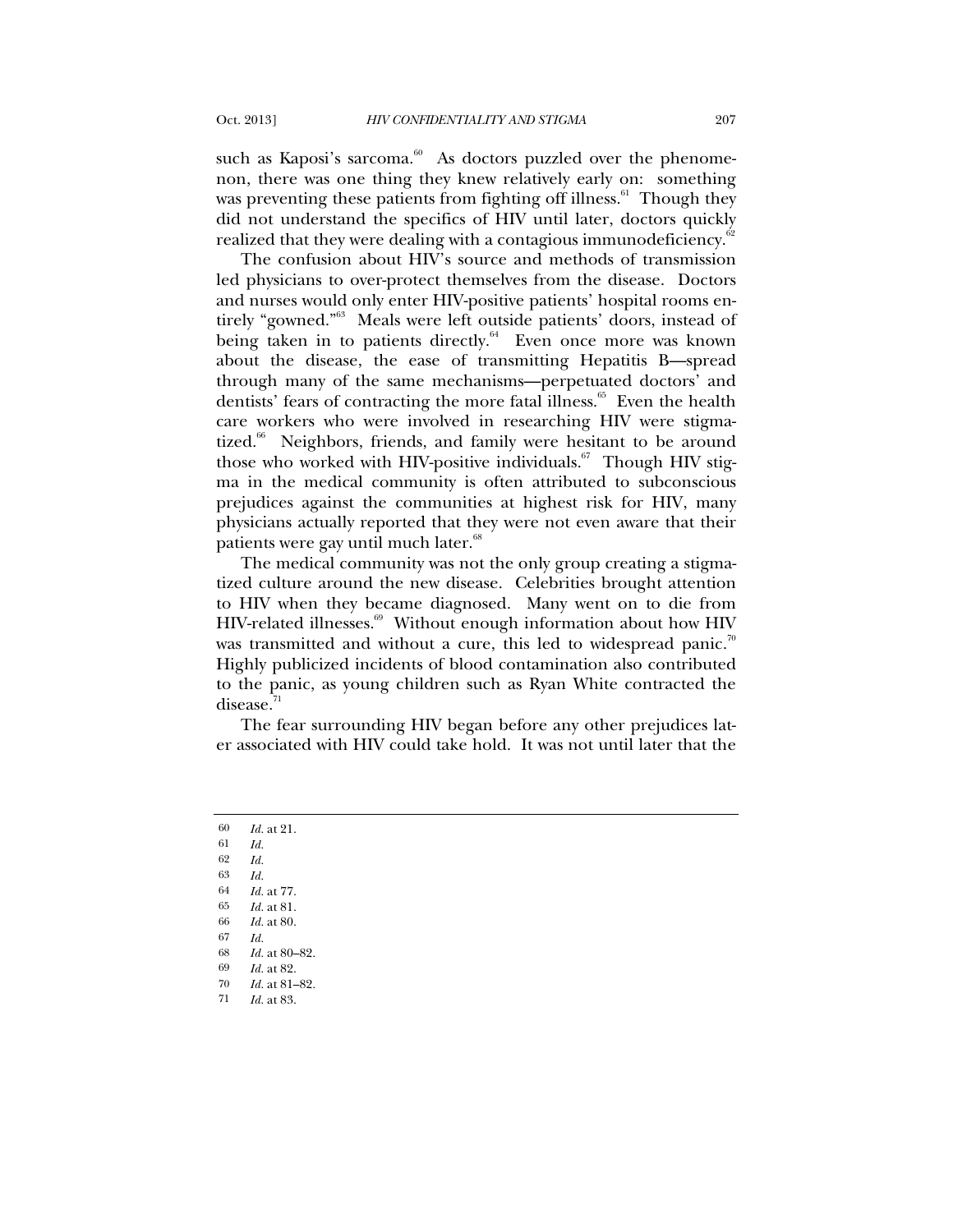means of transmission and high incidence rates in minority communities became a problem.

### *2. Means of Transmission*

The ways in which HIV is transmitted also contribute to the stigma associated with the disease. There are very few body fluids that can actually transmit HIV from one person to another. These include blood, semen, vaginal secretions, and breast milk.<sup>72</sup> In the United States, the two most common methods of transmission are through sexual encounters and sharing needles, a common practice among intravenous drug users.<sup>73</sup>

Sexual encounters in the United States are still stigmatized in many ways. Some religious groups abhor sex before marriage and use large pools of financial resources to advocate against it.<sup>74</sup> Conservatives advocate for abstinence-only sex education, on the premise that sex outside of marriage is unacceptable and must be discouraged.<sup>75</sup> That sex can lead to disease only contributes to the stigma around HIV.<sup>76</sup> Because of the relatively high rates of HIV transmission through sex, people with HIV are often seen as sexually promiscuous and, thus, connected with an "amoral" sector of society. $^7$  Victoria Harden writes in her book discussing the history of the HIV epidemic: "Because AIDS can be sexually transmitted . . . it is still imbued with the fear, guilt, and shame that attach to all sexually transmitted diseases."78 As patients with a sexually transmitted disease, HIV-positive individuals are subject to all prejudices associated with sex as well—regardless of whether they were infected through a

<sup>72</sup> *HIV Transmission*, CENTERS FOR DISEASE CONTROL & PREVENTION, http://www.cdc.gov/ hiv/resources/qa/transmission.htm (last modified Mar. 25, 2010).

<sup>73</sup> *Id.*

<sup>74</sup> *See, e.g.*, *Why Wait for Sex?*, FOCUS ON FAM., http://www.focusonthefamily.com/marriage/ preparing\_for\_marriage/why\_wait\_for\_sex.aspx (last visited July 31, 2013) (discouraging premarital sex from a partly Biblical perspective).

<sup>75</sup> *See, e.g.*, *Abstinence-only Sex Education*, ADVOCS. FOR ACAD. FREEDOM, http://advocatesforacademicfreedom.org/ressex.asp#.UMvyjOOe\_Uk (last visited on July 31, 2013) (identifying the promotion of abstinence-only sex education as an educational goal); Robert Rector, *Facts About Abstinence Education*, HERITAGE FOUND. (Mar. 30, 2004), http://www.heritage.org/research/reports/2004/03/facts-about-abstinence-education (arguing against comprehensive sex education).

<sup>76</sup> HARDEN, *supra* note 19, at 124.

<sup>77</sup> *Id.*

<sup>78</sup> *Id.*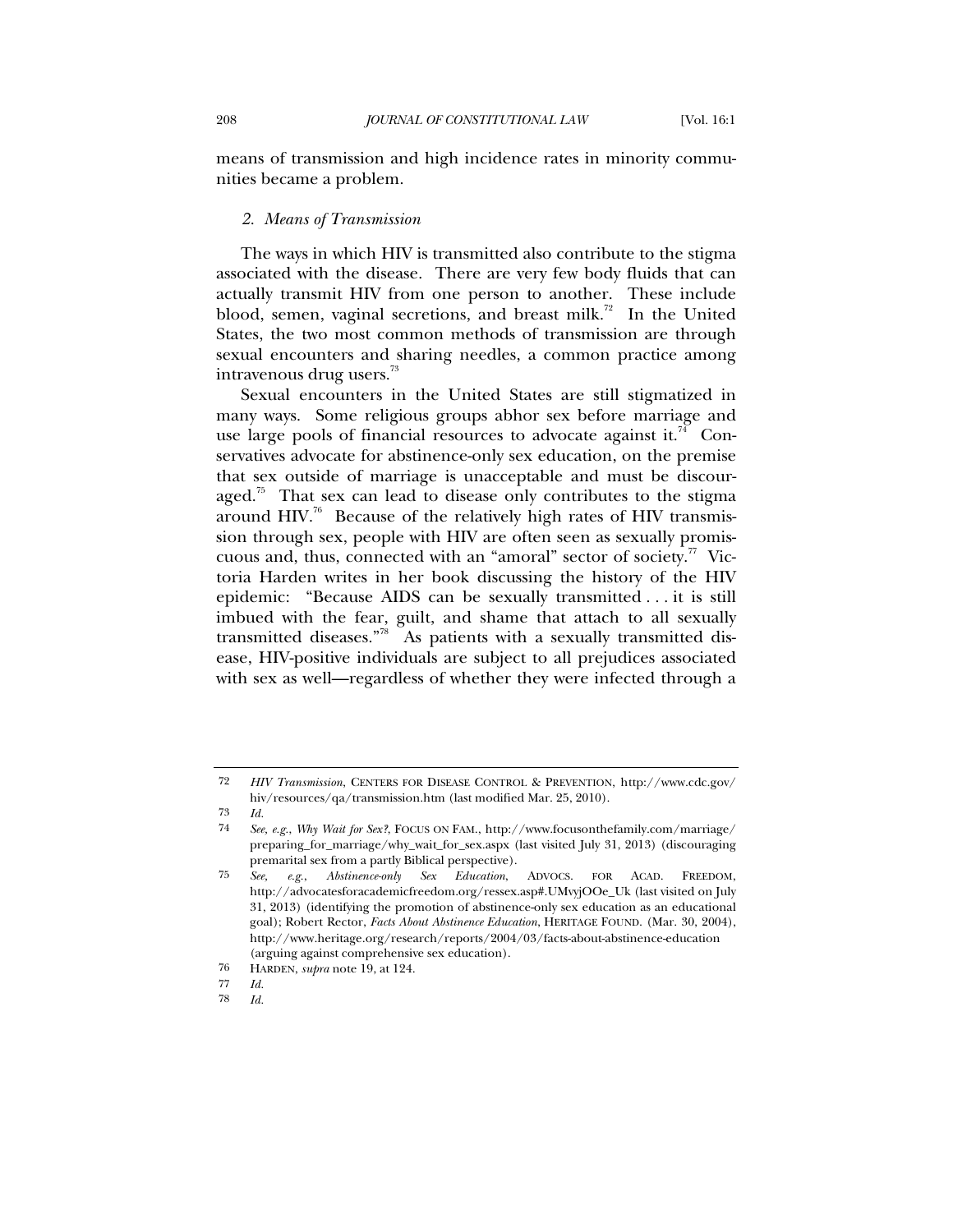sexual encounter, a blood transfusion, or even through a mother's breast milk.<sup>79</sup>

HIV's association with intravenous drug users also contributes to the stigma around HIV. Intravenous drug users are often considered part of the "underbelly" of society.<sup>80</sup> Intravenous drugs are largely illegal in the United States.<sup>81</sup> This means that intravenous drug users must regularly break the law to feed their addictions. It also means that intravenous drug users often do not have access to safety provisions that would help to reduce the spread of  $HIN.^{82}$  Public health advocates recommend needle distribution programs as one of the most effective ways to reduce the spread of HIV among intravenous drug users in the United States.<sup>83</sup> However, until 2009, there was a ban on federal funding for needle exchange programs in the United States.<sup>84</sup> Though the ban has now been lifted, such programs are still underfunded and relatively uncommon.<sup>85</sup>

The lack of sympathy for people struggling with illegal drug addiction extends to people with HIV, especially those who contracted the disease through their drug-using behavior.<sup>86</sup> However, the connection between HIV and intravenous drugs does not stop with those who contracted the disease through such illegal conduct. A *Washington Post* article in 2012 quoted Sean Strub, the founder of the influential *POZ* magazine, as saying, "[b]eing positive is vastly more stigmatizing for young men now. People ask, 'What were you doing? Crystal [meth]?"<sup>,87</sup> Just as the sexual implications of HIV impact the HIV-

<sup>79</sup> *See* Reidpath & Chan, *supra* note 23, at 426–27 (finding that although the stigma associated with HIV fluctuated depending on how it was transmitted, the stigma never disappeared).

<sup>80</sup> *Id.*

<sup>81</sup> *Federal Trafficking Penalties*, DRUG ENFORCEMENT ADMIN., http://www.justice.gov/dea/ druginfo/ftp3.shtml (last visited Jan. 6, 2013).

<sup>82</sup> *Drug-Associated HIV Transmission Continues in the United States*, CTRS. FOR DISEASE CONTROL AND PREVENTION, http://www.cdc.gov/hiv/resources/factsheets/idu.htm (last modified Mar. 8, 2007).

<sup>83</sup> *See e.g.*, Richard Knox, *Needle Exchanges Often Overlooked in AIDS Fight*, SHOTS: HEALTH NEWS FROM NPR (July 24, 2012, 11:51 AM), http://www.npr.org/blogs/health/2012/07/ 24/157283038/needle-exchanges-often-overlooked-in-aids-fight; *Needle Exchange Programs Promote Public Safety*, ACLU (May 31, 2006), http://www.aclu.org/drug-lawreform/needle-exchange-programs-promote-public-safety.

<sup>84</sup> *Needle Exchange and Harm Reduction*, AVERT, http://www.avert.org/needle-exchange.htm (last visited Jan. 6, 2013).

<sup>85</sup> *Id.*

<sup>86</sup> Reidpath & Chan, *supra* note 23, at 425.

<sup>87</sup> Dan Zak, *You Don't Know. You Weren't There. You Didn't Live Through It.*, WASH. POST, July 24, 2012, at C9.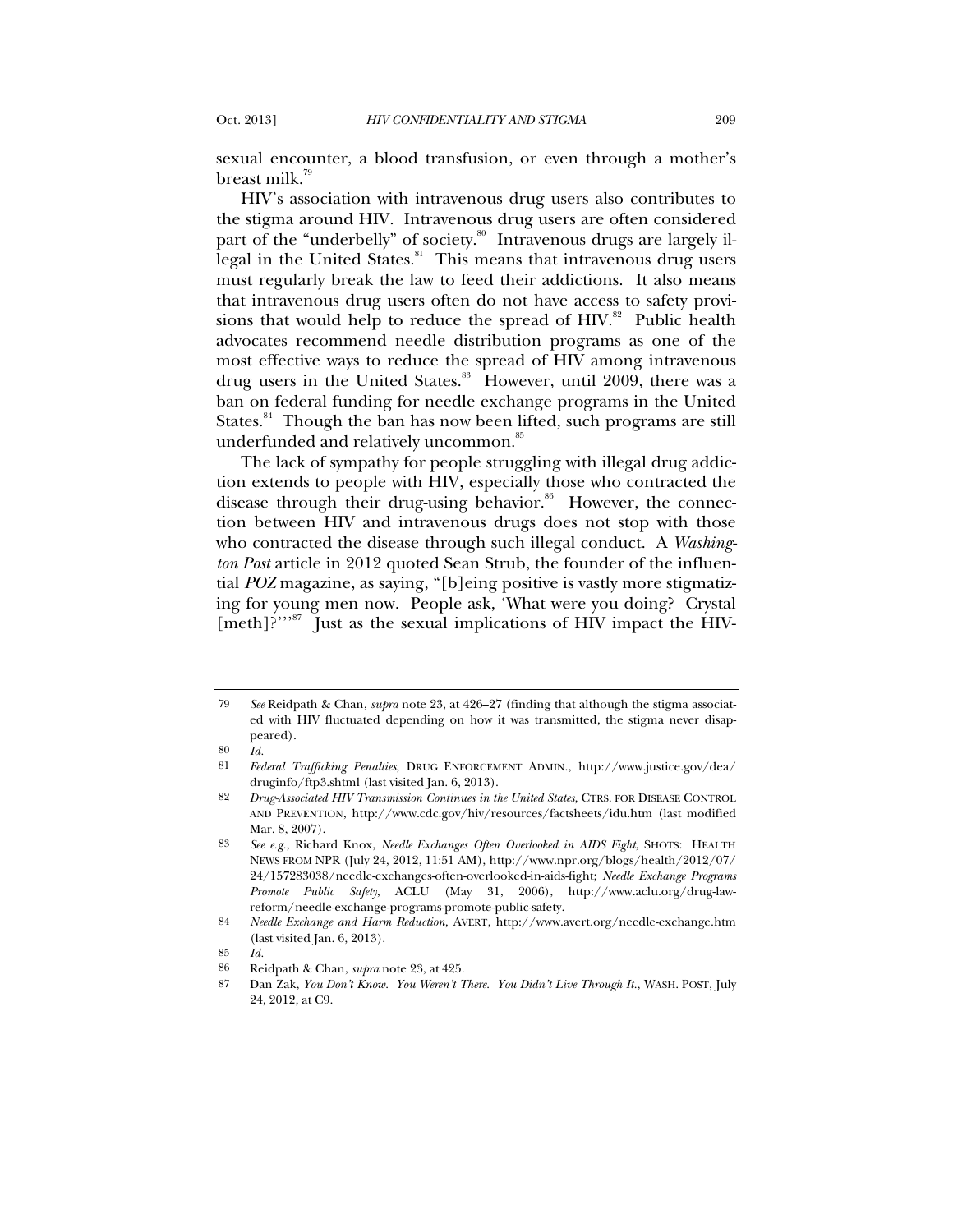positive community at large, so too does its relationship with intravenous drug use.

### *3. Association with Homosexuality and Minority Groups*

HIV is also closely associated with minority groups—particularly gay men, Blacks, and Latinos. Stigma itself is often exaggerated when multiple stigmas layer on top of one another.<sup>88</sup> Stigma does not exist in a vacuum.<sup>89</sup> As discussed in greater detail below, gay men experience a great deal of stigma even without HIV. The same is true for both Black and Latino communities. The stigma that a minority group experiences is thus combined with the stigma associated with HIV to create a more complex, ingrained stigma. A gay man with HIV, for instance, will be subject to greater stigma than a heterosexual man with HIV. In other words, the level of stigma that a person feels against an individual is not related entirely to the HIV status. Knowing that an HIV-positive individual is gay or part of a racial minority will contribute significantly to the way an outsider perceives both that person and the disease in general.<sup>90</sup>

Higher rates of HIV in minority communities combine with the preexisting biases against minority groups to increase stigma against people with HIV in general. The incidence of HIV in many minority communities is much higher than in majority communities. Men who have sex with men ("MSM") made up fifty percent of new HIV infections from 2006 to 2009.<sup>91</sup> In 2010, that percentage rose to sixtyone percent of HIV diagnoses. These percentages are extremely high, especially considering that MSM account for only two percent of the U.S. population. $92$  Though only fourteen percent of the U.S. population, Blacks made up forty-four percent of new HIV infections in 2009.<sup>93</sup> Latinos represented sixteen percent of the population in 2009, but made up twenty percent of new HIV infections.<sup>94</sup> These increased incidence rates are caused by a number of societal factors, such as the paucity of legal protections for the gay community, high incarceration rates among racial minorities, higher poverty rates, insufficient education, and inferior access to health care. Nonetheless,

<sup>88</sup> Reidpath & Chan, *supra* note 23, at 425.

<sup>89</sup> *Id.*

<sup>90</sup> *Id.*

<sup>91</sup> *HIV in the United States: An Overview*, CTRS. FOR DISEASE CONTROL & PREVENTION (Aug. 2011), http://stacks.cdc.gov/view/cdc/11978.

<sup>92</sup> *Id.*

<sup>93</sup> *Id.*

<sup>94</sup> *Id.*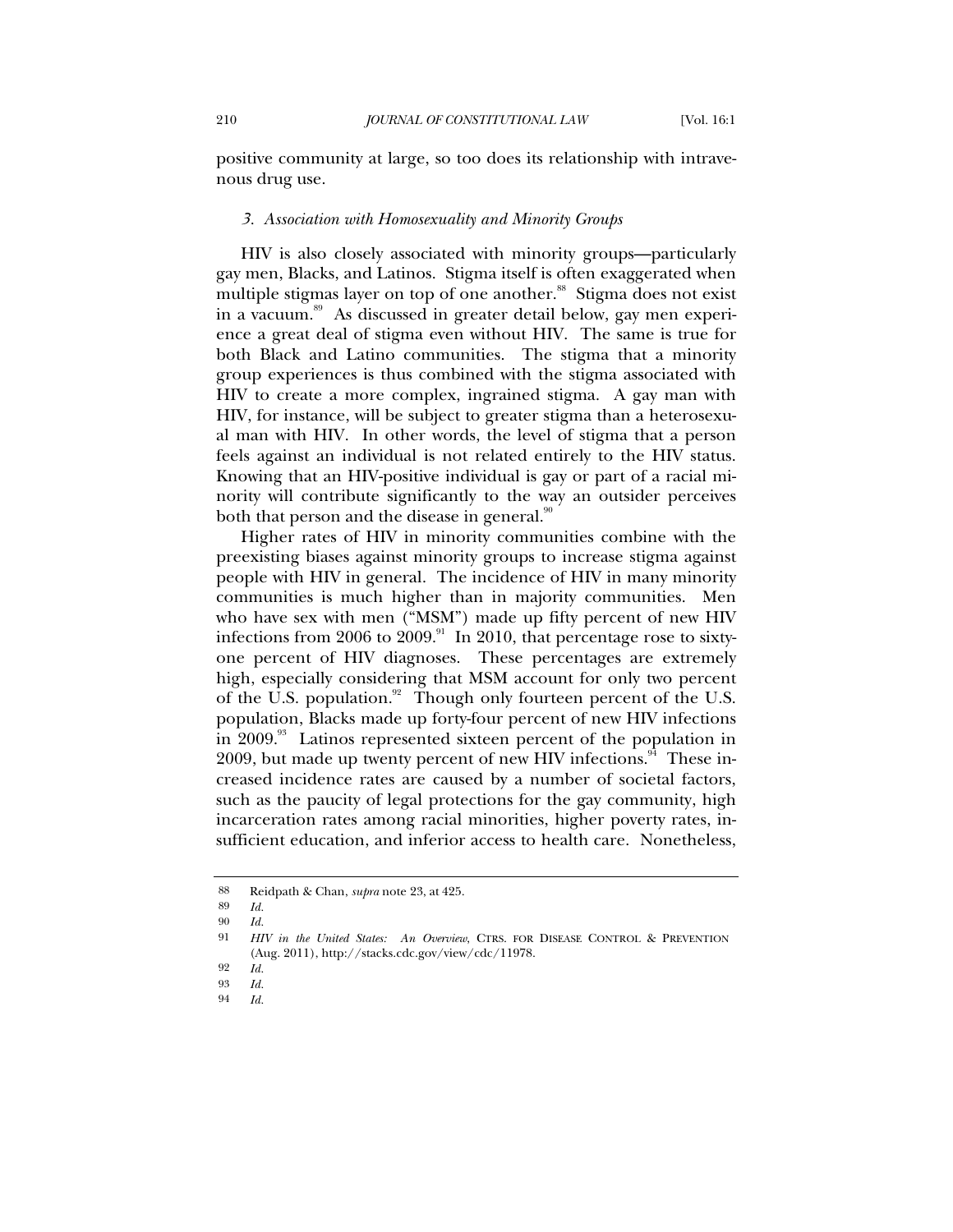perceptions about the association between gay men and Black and Latino populations does contribute to the stigma against HIV.

Physicians first recognized HIV in gay male patients in large cities around the United States.<sup>95</sup> Called a "gay disease" early on, some claim that the connection with the gay community contributed to initial complacency about HIV, prolonging the start of serious HIV research.<sup>96</sup> Negative perceptions of the gay population translated into their understanding of HIV as well. $\degree$  There is still a great deal of hostility toward homosexual men and women.<sup>98</sup> When the disease first came to light, that stigma was even greater. A 1991 study found that roughly two-thirds of the United States thought that homosexuality or homosexual behavior was morally wrong or even sinful.<sup>99</sup> Same-sex couples cannot marry in most states.<sup>100</sup> There is no national legal structure providing relief for lesbians or gay men if they are discriminated against at work.<sup>101</sup> These legal inequalities excuse stigma against the gay community, reinforced by certain religious and "family values" organizations.  $102$ 

That HIV was initially considered to be a disease present exclusively in the homosexual community explains, in part, why popular perception views HIV as connected to homosexuality. However, it is not the only reason. Slightly higher transmission rates between MSM, for instance, make it easier for gay men to pass the disease to one anoth $er.^{103}$  The stigma associated with being homosexual contributes to a lack of access to sexual education programs and condoms.<sup>104</sup> Many

<sup>95</sup> HARDEN *supra* note 19, at 15.

<sup>96</sup> *Id.* at 79.

<sup>97</sup> Reidpath & Chan, *supra* note 23, at 425.

<sup>98</sup> *Gay and Bisexual Men's Health: Stigma and Discrimination*, CTRS. FOR DISEASE CONTROL & PREVENTION, http://www.cdc.gov/msmhealth/stigma-and-discrimination.htm (last updated Mar. 3, 2011).

<sup>99</sup> Herek, *supra* note 18, at 42; Gregory M. Herek, *Stigma, Prejudice, and Violence Against Lesbians and Gay Men*, *in* HOMOSEXUALITY: RESEARCH IMPLICATIONS FOR PUBLIC POLICY 60 (John C. Gonsiorek & James D. Weinrich eds., 1991).

<sup>100</sup> *Legal Patchwork*, WALL ST. J., http://online.wsj.com/public/resources/documents/info-SAME\_SEX\_MAP\_0905.html (last visited Sept. 2, 2013).

<sup>101</sup> *LGBT Basic Rights and Liberties*, AM. CIV. LIBERTIES UNION, http://www.aclu.org/lgbtrights/lgbt-basic-rights-and-liberties (last visited Aug. 14, 2013).

<sup>102</sup> *See, e.g.*, FOCUS ON FAM., http://www.focusonthefamily.com (last visited Sept. 2, 2013).

<sup>103</sup> Chris Beyrer et al., *Global Epidemiology of HIV Infection in Men who have Sex with Men*, 380 LANCET 367, 367 (2012) ("HIV can be transmitted through large MSM networks at great speed.").

<sup>104</sup> *Id.*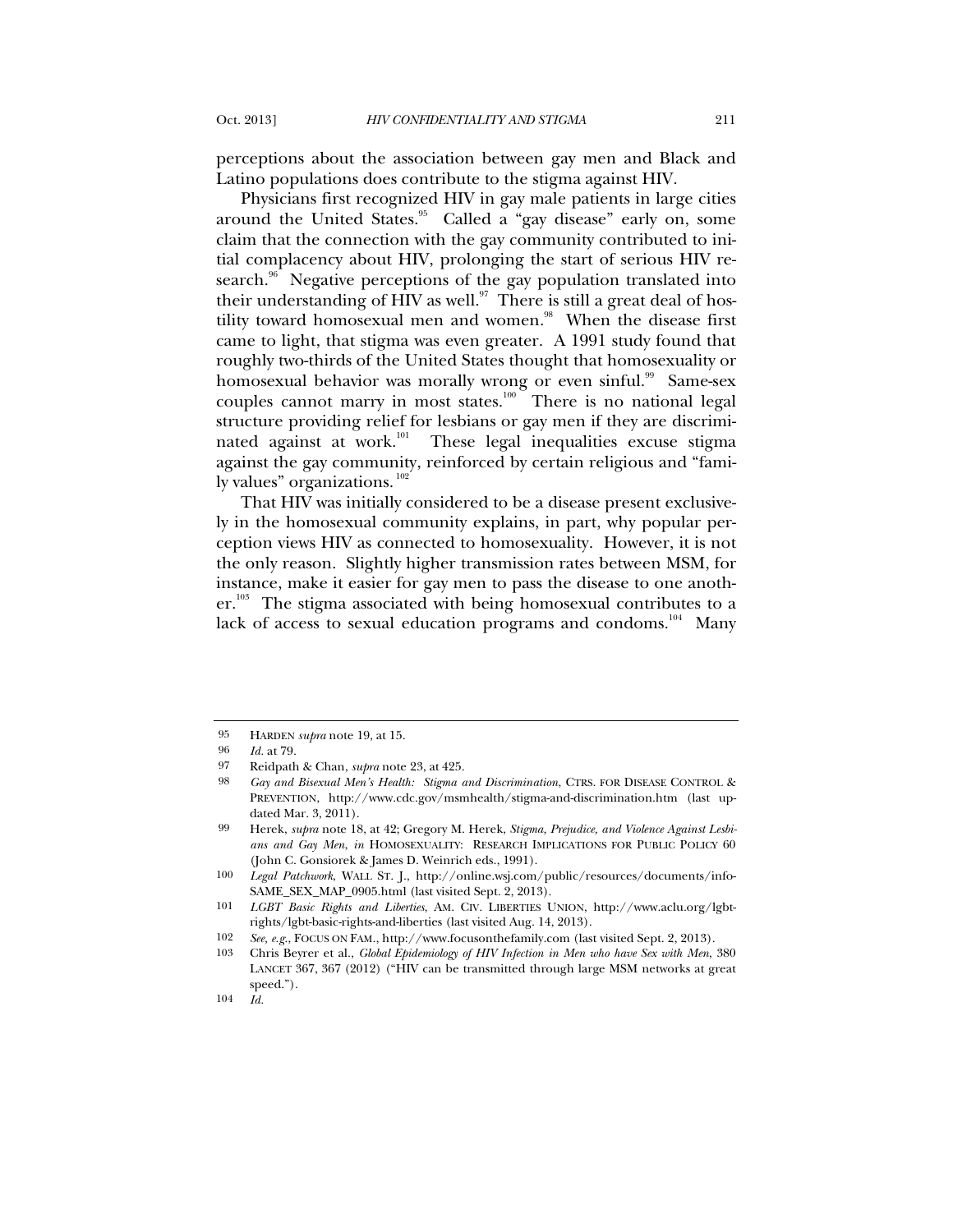sex education programs do not even address homosexuality as a legitimate sexual practice. $105$ 

<span id="page-13-0"></span>The same is true for racial and ethnic minorities. Higher rates of HIV in Black and Latino communities stem largely from educational and income disparities. $106$  The history of discrimination associated with being Black in the United States, beginning with slavery at the birth of the nation and extending through Jim Crow laws into modern society, contributes to the Black community's lower levels of education and income.<sup>107</sup> Recent waves of immigration and cultural differences create similar barriers for the Latino population.<sup>108</sup> Without access to strong sex education programs, HIV is likely to spread more quickly.<sup>109</sup> Without an understanding of how HIV is transmitted, there is no way to protect oneself against it.<sup>110</sup> Low income levels also contribute to higher rates of sex work and drug use, both of which put people at much higher risk for HIV.<sup>111</sup> High incarceration rates also contribute to the spread of HIV in racial minority groups.<sup>112</sup> Prisoners are highly susceptible to HIV transmission due to sexual and physical violence.<sup>113</sup> Because Black and Latino communities are represented in large numbers within prison settings, and the rate of HIV infection is higher in these populations than the general popula-

<sup>105</sup> *Sex Education in America: An NPR/Kaiser/Kennedy School Poll*, NPR (Feb. 24, 2004, 12:00 AM), http://www.npr.org/templates/story/story.php?storyId=1622610.

<sup>106</sup> *HIV Among African Americans*, CTRS. FOR DISEASE CONTROL & PREVENTION,, http://www.cdc.gov/hiv/risk/racialethnic/aa/facts/index.html (last updated May 15, 2013); *HIV Among Latinos*, CTRS. FOR DISEASE CONTROL & PREVENTION, http://www.cdc.gov/hiv/risk/racialethnic/hispaniclatinos/facts/index.html (last updated Apr. 24, 2013).

<sup>107</sup> *HIV Among African Americans*, *supra* note [106.](#page-13-0)

<sup>108</sup> *HIV Among Latinos*, *supra* not[e 106.](#page-13-0)

<sup>109</sup> *See* Donald H.J. Hermann, *The Development of AIDS Federal Civil Rights Law: Anti-Discrimination Law Protection of Persons Infected with Human Immunodeficiency Virus*, 33 IND. L. REV. 783, 787 (2000) (explaining that current educational efforts are ineffective because they may lead to the involuntary disclosure of HIV-infected status and further discrimination).

<sup>110</sup> *HIV & AIDS Stigma and Discrimination*, AVERT, http://www.avert.org/hiv-aidsstigma.htm#contentTable5 (last visited Jan. 6, 2013).

<sup>111</sup> Stefan Baral et al., *Burden of HIV Among Female Sex Workers in Low-Income and Middle-Income Countries: A Systematic Review and Meta-Analysis*, 12 LANCET INFECTIOUS DISEASES 538, 539 (2012); *ASPE Fact Sheet: Youth from Low-Income Families*, ASPE.HHS.GOV (July 2009), http://aspe.hhs.gov/hsp/09/vulnerableyouth/3/index.shtml.

<sup>112</sup> Nina Harawa & Adaora Adimora, *Incarceration, African Americans, and HIV: Advancing a Research Agenda*, 100 J. NAT'L MED. ASS'N 57 (2008).

<sup>113</sup> Elizabeth Kantor, *HIV Transmission and Prevention in Prisons*, HIV INSITE (Apr. 2006), http://hivinsite.ucsf.edu/InSite?page=kb-07-04-13#S4X.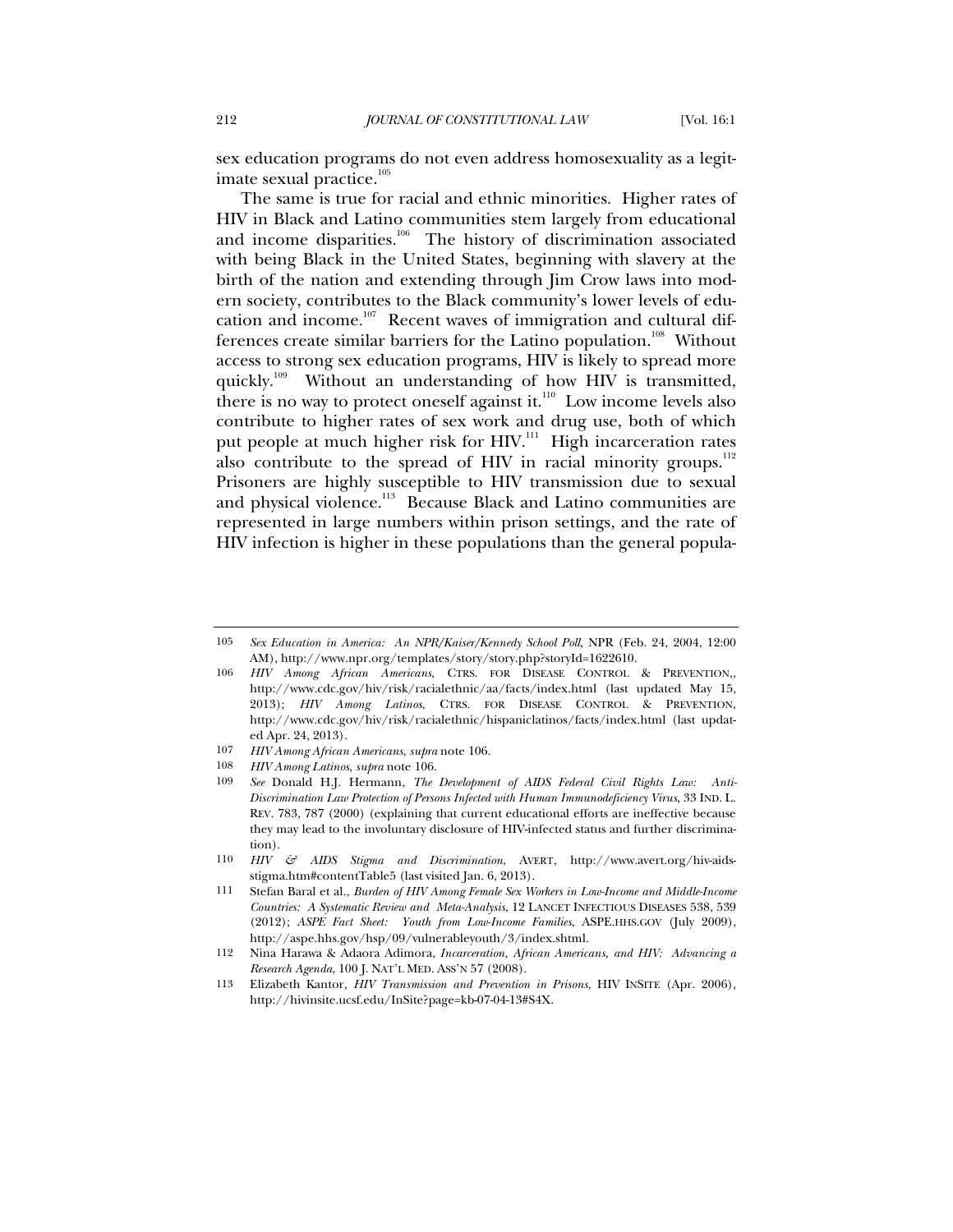tion, this contributes to the spread of the disease as well.<sup>114</sup> All of these things also contribute to stigma against both racial minorities.

There are even large racial disparities in antiretroviral therapy ("ART") adherence, which also contributes to the spread of the disease among those populations. $115$  There is now significant evidence that adherence to HIV medications not only furthers the health of the HIV-positive individual, but also reduces the spread of the disease.<sup>116</sup> Researchers also find that the partners of people with HIV who take ART also reduce their likelihood of contracting the virus. $^{117}$ However, these medications are prohibitively expensive for many, meaning that these medical advances may do little to reduce the incidence of HIV in low income, minority communities.

#### *C. The Innocent Victim*

Of course, there are also those with HIV who are widely perceived as "innocent victims" of HIV.<sup>118</sup> These victims include blood recipients, children, and emergency responders. But because these populations represent a much smaller part of the HIV-positive community and because fears about HIV transmission persist, their existence is unlikely to reduce stigma significantly, if at all.<sup>119</sup> In fact, by labeling them as "victims," we actually may imply that those in minority groups or those with intravenous drug addictions are the aggressors or perpetrators of the HIV epidemic—a dangerous proposition for reducing HIV-associated stigma. The innocent victims, therefore, are unlikely to counter fears about HIV transmission and, thus, stigma.

However, the victim may actually experience lower levels of stigma. An HIV-positive person who is heterosexual and neither Black nor Latino will not experience the same level of stigma as an HIVpositive person who is also homosexual and Black.<sup>120</sup> The innocent victim will thus have a very low impact on the stigma against HIV at

<sup>114</sup> *Id.*

<sup>115</sup> Jane M. Simoni et al., *Racial/Ethnic Disparities in ART Adherence in the United States: Findings From the MACH14 Study*, 60 J. ACQUIRED IMMUNE DEFICIENCY SYNDROMES 466, 466–67 (2012).

<sup>116</sup> Seth C. Kalichman et al., *Adherence to Antiretroviral Therapy and HIV Transmission Risks: Implications for Test-and-Treat Approaches to HIV Prevention*, 24 AIDS PATIENT CARE & STDS 271, 271 (2010).

<sup>117</sup> *HIV/AIDS*, WORLD HEALTH ORG., http://www.who.int/mediacentre/factsheets/fs360/ en/index.html (last updated June 2013).

<sup>118</sup> HARDEN, *supra* note 19, at 83.

<sup>119</sup> *Id.*

<sup>120</sup> Reidpath & Chan, *supra* note 23, at 426.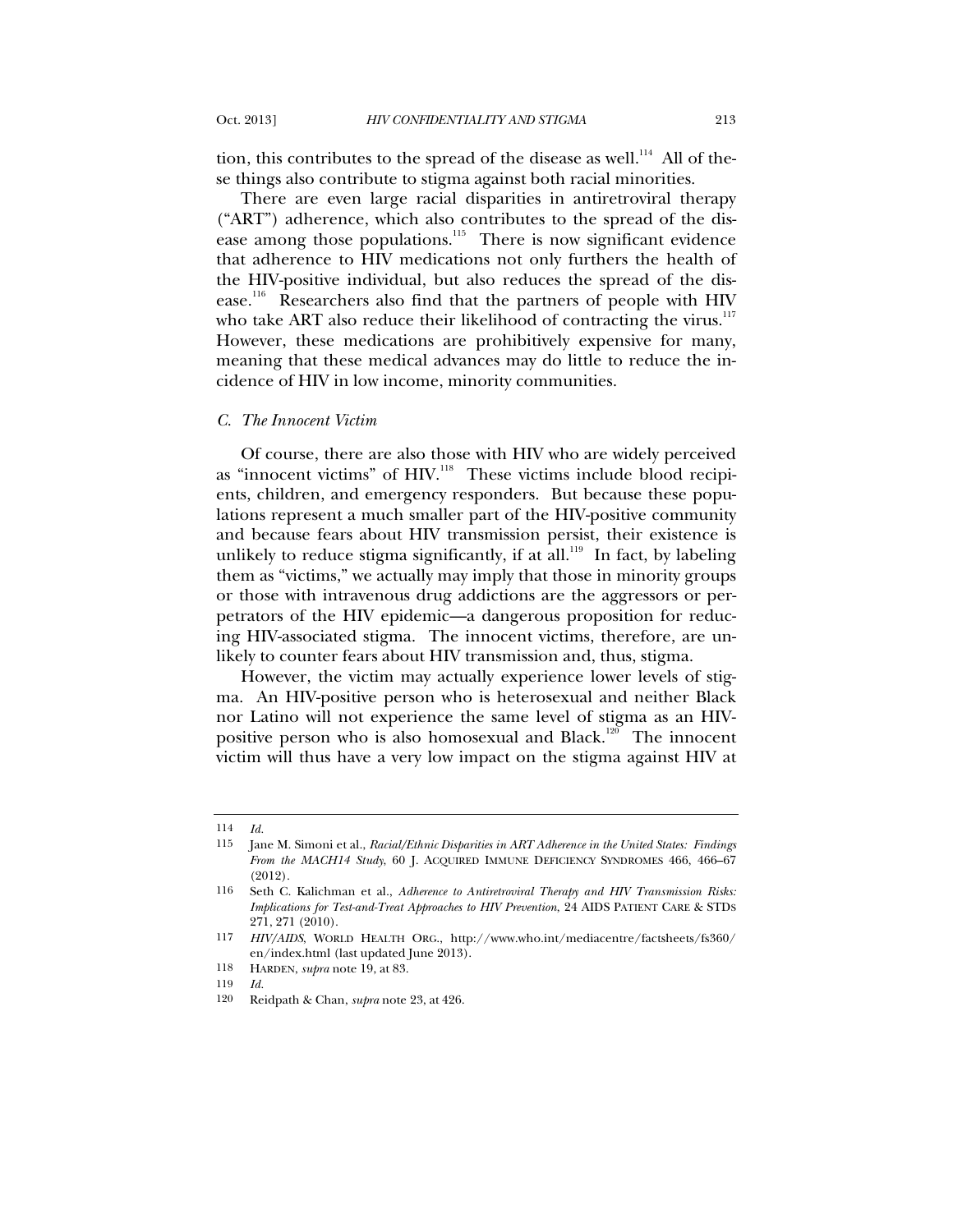large, though he or she may experience less discrimination on a daily basis.

### *D. Conclusion*

Stigma against people with HIV is still pervasive in the United States. It is one major contributing factor to the discrimination that people with HIV face.

Discrimination against HIV-infected persons has its origins in a complex of fears, phobias, and prejudices. Fear of contagion is the most often expressed concern by those accused of discrimination. Nevertheless, the fact that persons with HIV-infection may be disproportionately discriminated against as compared to members of otherwise discriminated against groups, such as gay men or people of color, is often cited as a basis for the need of legal protection against discrimination.<sup>121</sup>

People with HIV may actually face even more severe discrimination than other traditionally marginalized groups in modern society. The history of the disease, the means through which HIV is transmitted, and the populations most affected by it contribute to the persistence of such stigma.

## II. CONFIDENTIALITY PROTECTIONS FOR HEALTH-RELATED INFORMATION

Privacy in HIV-related information is important for several reasons. First, the stigma associated with HIV puts individuals diagnosed with the disease at risk for discrimination. The ability to protect that information gives people with HIV a valuable tool for preventing that discrimination. Second, privacy in HIV-related information encourages testing. Again, because of the stigma associated with HIV, many people are reluctant to get tested for the illness in the first place.<sup>122</sup> Though this fear of testing is not limited to HIV, the stigma exacerbates any reluctance.<sup>123</sup> By ensuring that individuals will have privacy in the results of their test, people are more likely to get tested for HIV and begin taking medication, which significantly lowers the likelihood of continued transmission.<sup>124</sup> Without strong privacy protections, HIV-positive individuals are more likely to spread the disease and experience the sting of discrimination.

<sup>121</sup> Hermann, *supra* note 109, at 787.

<sup>122</sup> Sean D. Young & Yuda Zhu, *Behavioral Evidence of HIV Testing Stigma*, 16 AIDS & BEHAV. 736, 736 (2012).

<sup>123</sup> *Id.*

<sup>124</sup> Rintamaki et al., *supra* note 17, at 359.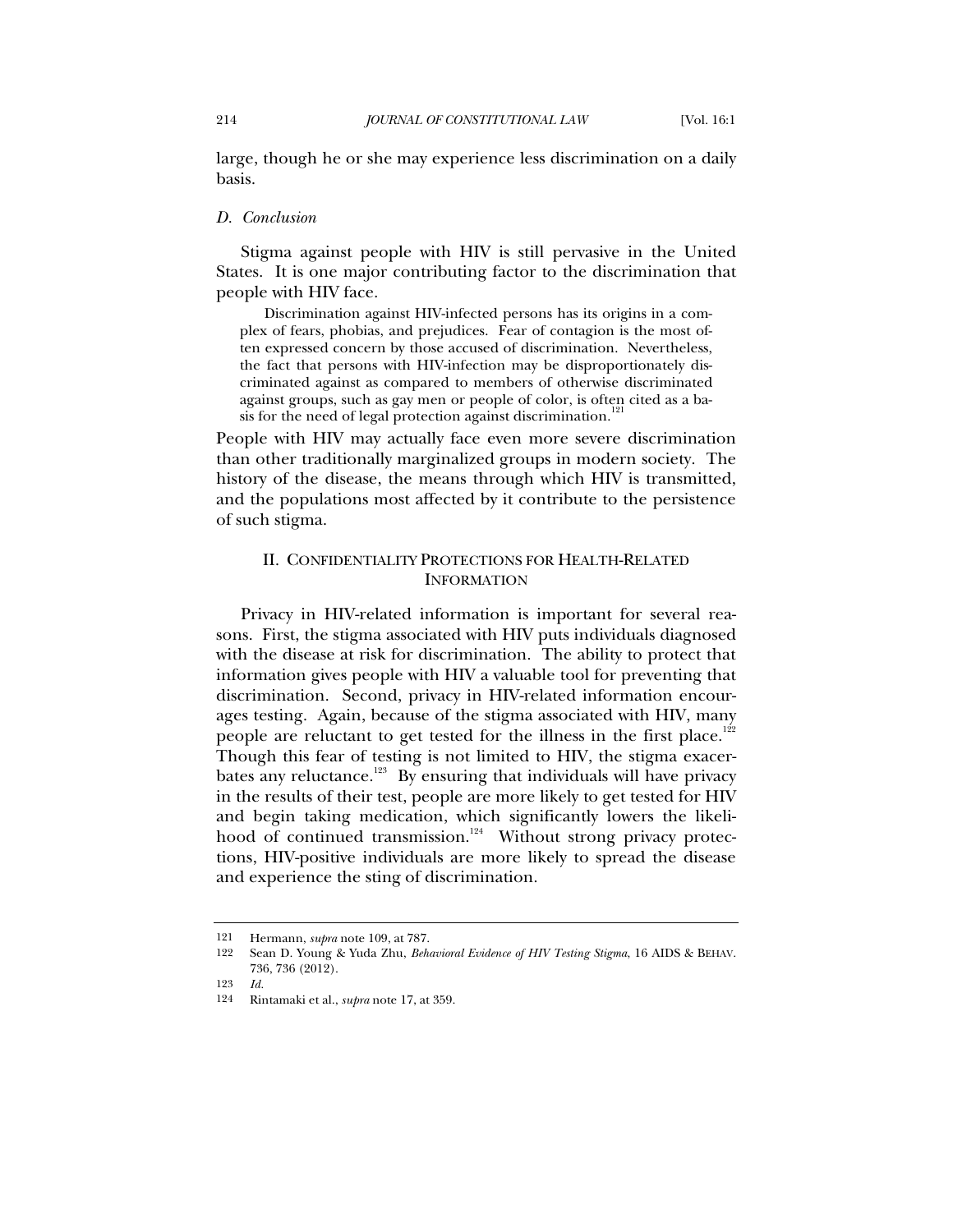However, HIV is not the only health condition that requires confidentiality. There is stigma associated with many illnesses. $125$  Even without stigma, some people would prefer to keep their health conditions private. The need for health privacy is widely recognized in the United States.<sup>126</sup> There are privacy protections in place at both the federal and state levels that protect health-related information of all kinds. At the federal level, there are three fundamental sources of confidentiality protections for health-related information: the constitutional right to privacy, HIPAA, and the ADA. State-level protections, largely built upon general federal protections, vary widely.<sup>127</sup> Though all of these sources provide important confidentiality protections for health-related information—including HIV status—none go far enough to ensure the level of privacy needed to both encourage HIV testing and to provide safety from discrimination. Privacy protections for people with any health-related condition are insufficient to guarantee confidentiality of patients' HIV-related information. They are also insufficient to guarantee the confidentiality of patients' health-related information more broadly.

### *A. The Constitutional Right to Privacy*

The constitutional right to privacy is insufficient protection to ensure the confidentiality of HIV-related information. The Supreme Court recognizes a right to privacy embedded in the U.S. Constitution.<sup>128</sup> There are two types of constitutional privacy rights: the right to make certain kinds of personal decisions and the right to prevent disclosure of personal information—including medical information.<sup>129</sup> In *Whalen v. Roe*, the Court held that medical records—as personal information—do create a right to privacy.<sup>130</sup> However, there are exceptions inherent in that right. For instance, the right to privacy as a constitutional constraint on behavior applies only to government action.<sup>131</sup> The constitutional right to privacy does not extend to

<sup>125</sup> Fife & Wright, *supra* note 23, at 50.

<sup>126</sup> *See, e.g.*, Michael Hiltzik, *Her Case Shows Why Healthcare Privacy Laws Exist*, L.A. TIMES, Jan. 4, 2012, http://articles.latimes.com/2012/jan/04/business/la-fi-hiltzik-20120104.

<sup>127</sup> Lawrence O. Gostin et al., *The Nationalization of Health Information Privacy Protections*, 8 CONN. INS. L.J. 283, 293–94 (2002); David W. Webber & Lawrence O. Gostin, *Discrimination Based on HIV/AIDS and Other Health Conditions: "Disability" as Defined Under Federal and State Law*, 3 J. HEALTH CARE L. & POL'Y 266, 288 (2000).

<sup>128</sup> *See, e.g*., Whalen v. Roe, 429 U.S. 589, 598–600 (1977).

<sup>129</sup> *Id.*

<sup>130</sup> *Id.* at 602.

<sup>131</sup> *See* The Civil Rights Cases, 109 U.S. 3, 11 (1883) (limiting the scope of the Fourteenth Amendment to state action).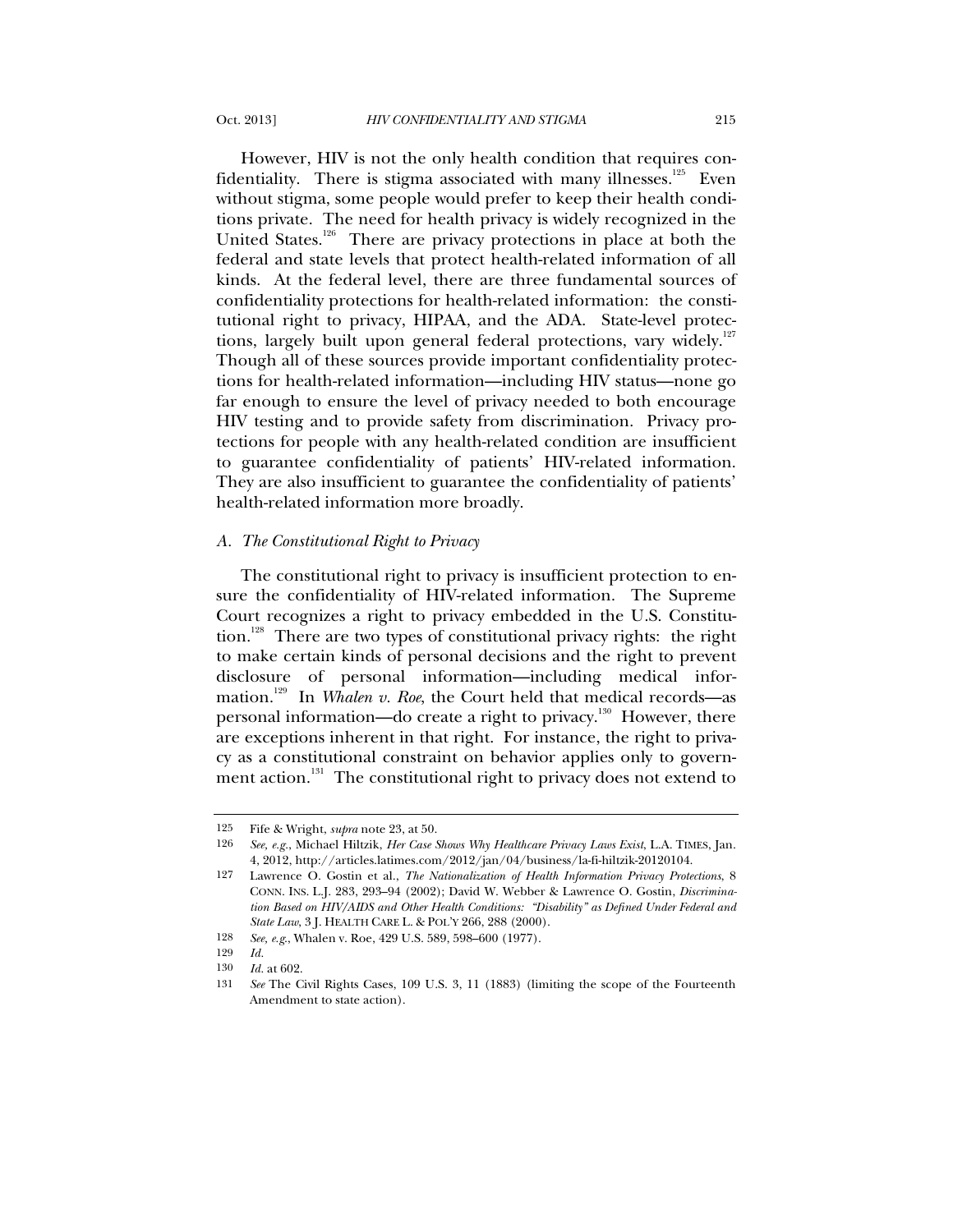disclosures made by private parties.<sup>132</sup> Further, "disclosures of private medical information to doctors, to hospital personnel, to insurance companies, and to public health agencies are often an essential part of modern medical practice even when the disclosure may reflect unfavorably on the character of the patient."<sup>133</sup> The right to privacy is not absolute.

To determine whether the right to privacy in information has been breached, the Court, in *Nixon v. Administrator of General Services*, held that the claim must be subject to a balancing test. $134$  The Court must balance the private party's interest in keeping the information private with the public interest in extending access to the information.135 The Court, in *Nixon*, made no explicit claims for what counts as an unwarranted disclosure of personal information.<sup>136</sup> However, relevant considerations include the type of information at issue, the potential harm that would be caused by disclosure, the safeguards in existence to prevent disclosure, and the public's need for the information. $137$ 

In the context of HIV disclosure, this balancing act may not be sufficient to protect people with HIV from being exposed in unnecessary circumstances. A frequently litigated area of HIV privacy law is the prison context. There, courts have found that the constitutional right to privacy in HIV-information is insufficient to invalidate disclosures to correctional officers.<sup>138</sup> In *Doe v. Wigginton*, a Sixth Circuit decision, the court held that the disclosure of an inmate's HIV status was not in violation of his constitutional right to privacy because it would "force courts to 'balanc[e] almost every act of government, both state and federal, against its intrusion on a concept so vague, undefinable, and all-encompassing as individual privacy.'"139 There, the court found the right to privacy too nebulous to triumph against what it found to be the more concrete interests of the state. However, the Sixth Circuit has also held that prisoners do have a constitu-

<sup>132</sup> *See id*.

<sup>133</sup> *Whalen*, 429 U.S. at 602.

<sup>134</sup> 433 U.S. 425, 458 (1977).

<sup>135</sup> *Id.*

<sup>136</sup> Norman Vieira, *Unwarranted Government Disclosures: Reflections on Privacy Rights, HIV and Ad Hoc Balancing*, 47 WAYNE L. REV. 173, 180 (2001).

<sup>137</sup> L. Camille Hebert, *Challenges to Employer Use of HIV Testing as Violation of Constitutional Right to Privacy*, *in* 2 EMPLOYEE PRIVACY LAW § 11:12 (2012).

<sup>138</sup> Doe v. Wiggiton, 21 F.3d 733, 740 (6th Cir. 1994).

<sup>139</sup> *Id.* (quoting J.P. v. DeSanti, 653 F.2d 1080, 1090 (6th Cir. 1981)).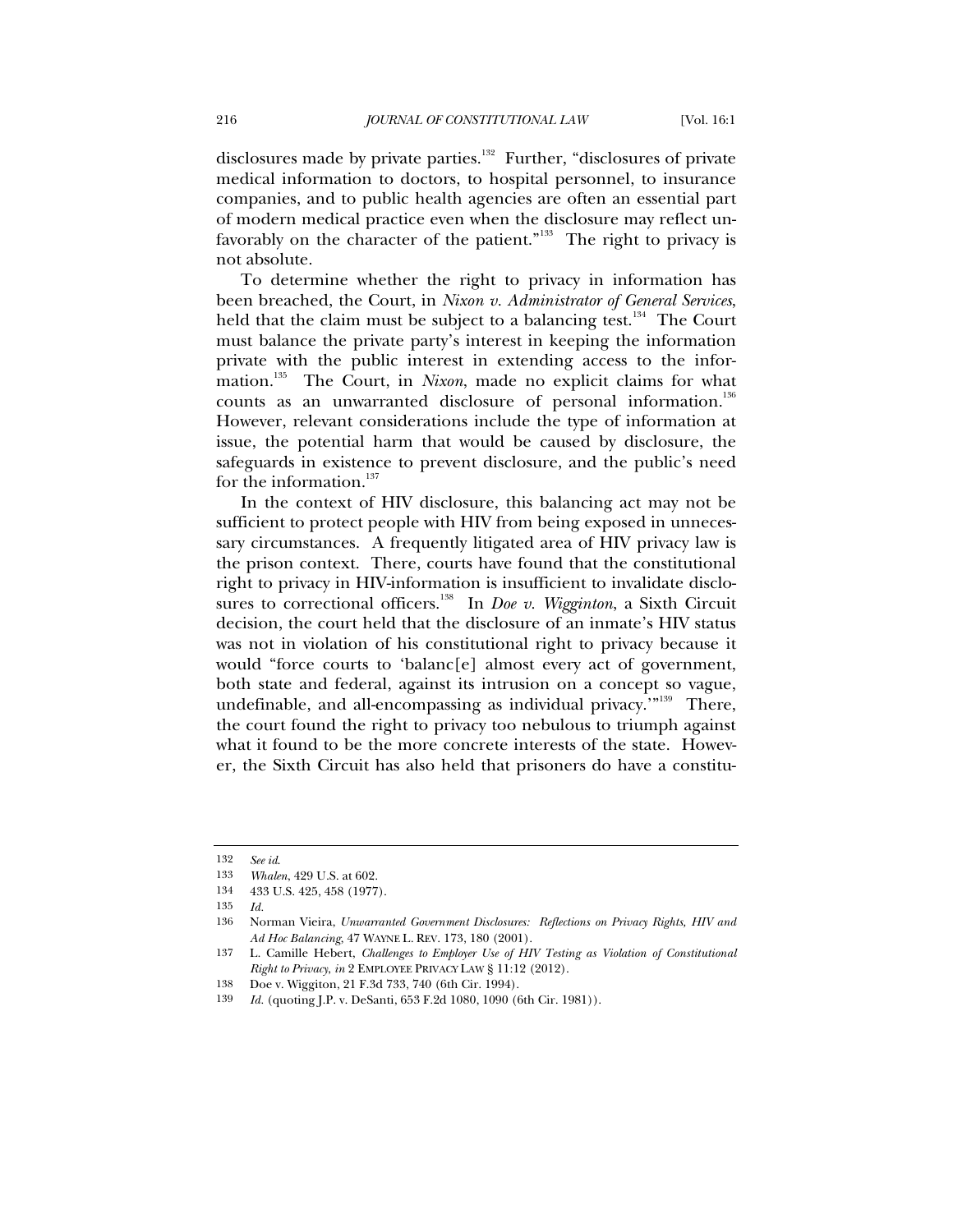tional right to privacy in their HIV status with regard to other prison $ers.<sup>140</sup>$ 

The Third Circuit has also held that the constitutional right to privacy does extend to HIV status. Again, though, that right is substantially limited by other factors—especially in the prison context.<sup>141</sup> Many circuits allow HIV-positive prisoners to be isolated from the general prison population as a means of preventing the spread of HIV, at the cost of revealing prisoners' HIV status to other inmates and putting HIV-positive prisoners at risk of harassment.<sup>142</sup> Though most courts that have addressed the issue do recognize a constitutional right to privacy for HIV-related information, many of those same courts often hold that other interests outweigh the constitutional right to privacy for people with HIV.<sup>143</sup> This makes the constitutional right to privacy in HIV-related information far from absolute. In a society that places such great stigma on people with HIV, it is unlikely that such prejudices will be entirely avoided in the judicial balancing process.

In Anya's situation, the school disclosed her status as a means of preventing the other little girl from contracting the disease. The fault in that case was that there was no legitimate reason to disclose that information. The blood was on the little girl's finger only. Even the presence of a hangnail was not sufficient to trigger the immunologists' concerns of transmission.<sup>144</sup> The girl would not even need to go through prophylaxis to prevent the exposure from turning into a transmission. No transmissible event occurred, and she had not been exposed to the virus.

However, under the constitutional right to privacy, the school may not be in the wrong for having disclosed Anya's HIV status. There is certainly a good argument for wanting to protect children from transmitting HIV on the playground. Though an HIV-positive immigrant child in rural Pennsylvania may be stigmatized by the disclosure, there is no proof that she would be treated any differently.<sup>145</sup>

<sup>140</sup> Moore v. Prevo, 379 F. App'x 425, 427–28 (6th Cir. 2010).

<sup>141</sup> Doe v. Delie, 257 F.3d 309, 315 (3d Cir. 2001); Doe v. Se. Pa. Transp. Auth., 72 F.3d 1133, 1138 (3d Cir. 1995).

<sup>142</sup> *See, e.g.*, Harris v. Thigpen, 941 F.2d 1495, 1519 (11th Cir. 1991).

<sup>143</sup> Hebert, *supra* note 137, § 11:12.

<sup>144</sup> *Pre-Exposure Prophylaxis (PrEP)*, CTRS. FOR DISEASE CONTROL & PREVENTION, http://www.cdc.gov/hiv/prevention/research/prep/index.html (last updated Aug. 19, 2013).

<sup>145</sup> It is also worth noting that Anya's non-English-speaking, immigrant status already creates a stigma under which Anya must labor daily. Adding her HIV status to the list will only subject her to a heightened level of stigma, considering the layering discussion above.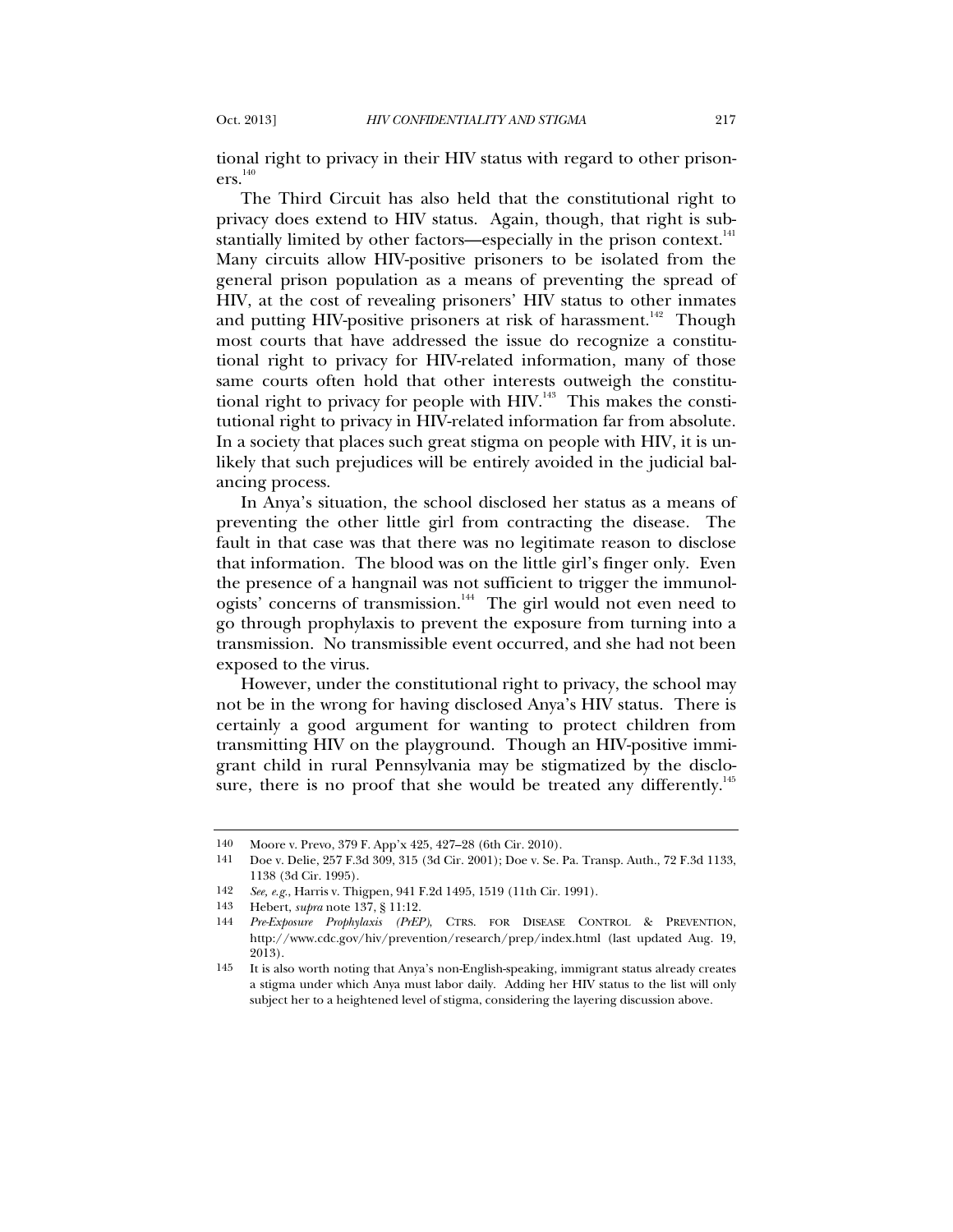Without definitive evidence, it is possible—if not probable—that a court would find more potential harm in a child transmitting HIV than in a child already living with the disease being subject to stigma.

The incomplete nature of the constitutional protections become even more exaggerated when we separate the disclosures: the nurse's disclosure to the principal and the principal's disclosure to the other child's parents. According to the constitutional right to privacy, the principal almost certainly had the right to the HIV-related information. The nurse's interest in ensuring that the little girl did not transmit HIV likely would trump any concerns about the principal subjecting a little girl to discrimination based on her HIV status within the constitutional analysis. Principals are involved in academics, class trips, and punishment. A principal with any HIV-related prejudices might use that against a child in a variety of circumstances. Giving principals access to a student's HIV-related information puts that student at risk of prejudice, stigma, and bullying. However, the nurse's disclosure was in the public interest and the interest of another child. The non-concrete chance that the principal harbors any negative feelings about people with HIV is unlikely to prove more convincing than protecting a child's health. Therefore, it is plausible that a court using this balancing test would find in favor of the school's right to know, rather than the child's right to privacy. This is a major insufficiency in the constitutional right to privacy. Anya's right to privacy should be close to absolute. This would encourage students to be open with schools about their health-related information. It would also allow the students to avoid any possible stigma related to their illnesses.

This is not to suggest that there are no circumstances under which a disclosure might be necessary. For instance, if the two girls had somehow both bled significantly, the other little girl would likely need to be treated for HIV. In that case, the HIV test would be in the public interest. However, more stringent rules around protecting an individual's privacy would ensure that health care professionals are more cautious before disclosing HIV-related information, thus preventing disclosures that may appear to the uninformed eye to be a risk to the public health, but in reality pose no risk at all.

Vague constitutional standards do not guarantee privacy for people with HIV. Courts are not immune to societal stigmas. This caseby-case analysis is not enough to ensure HIV-positive individuals' privacy.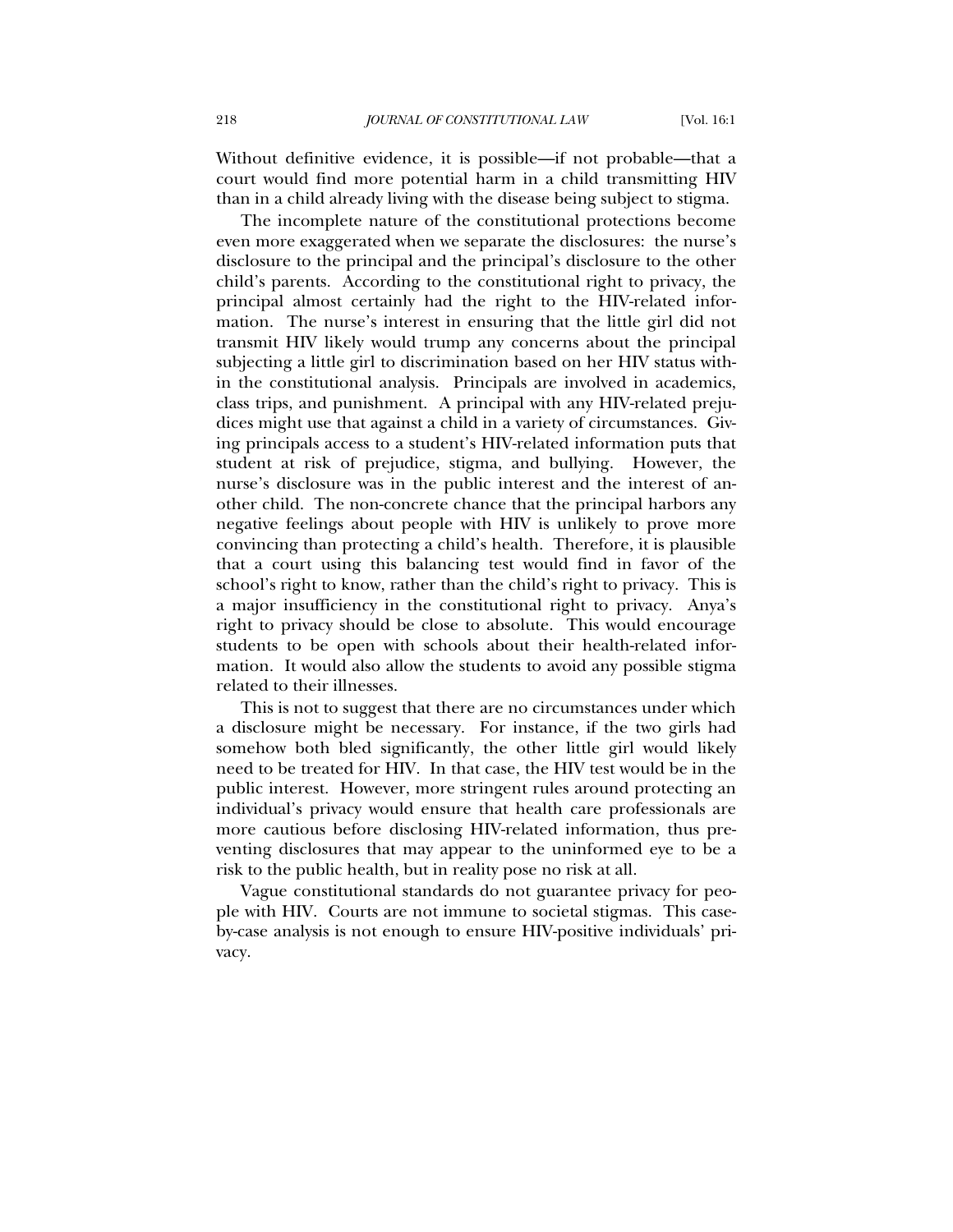## *B. HIPAA*

HIPAA—which is a federal law providing privacy protections for health-related information—is also insufficient to ensure an HIV patient's confidentiality. HIPAA is designed

to improve portability and continuity of health insurance coverage in the group and individual markets, to combat waste, fraud, and abuse in health insurance and health care delivery, to promote the use of medical savings accounts, to improve access to long-term care services and coverage, to simplify the administration of health insurance, and for other purposes.

Though not initially intended as a health-related information privacy protection, the provisions on privacy were added in response to congressional concerns about the expansion of health information technology.<sup>147</sup> In fact, HIPAA actually delegated responsibility for laying out privacy protections to the Department of Health and Human Services ("HHS").<sup>148</sup> HHS complied, developing privacy and security rules through administrative notice and comment rulemaking.<sup>149</sup>

The privacy rules developed in response to HIPAA allow the Office of Civil Rights ("OCR") to conduct compliance reviews, either in response to complaints or of its own accord.<sup>150</sup> Since the regulations took effect, OCR has primarily focused on responding to complaints.151 The privacy rules promulgated by HIPAA ensure the privacy of health-related information by preventing disclosure.<sup>152</sup> However, these protections are subject to several exceptions.<sup>153</sup> For instance, an entity can disclose private health-related information where it is relevant for treatment or payment, with authorization, or for health care operations.<sup>154</sup> Disclosure may also be permitted in the treatment of minors.<sup>155</sup>

These disclosures are subject to a "minimum necessary" standard.<sup>156</sup> This provides that the "covered entity must make reasonable efforts to limit protected health information to the minimum neces-

<sup>146</sup> Health Insurance Portability and Accountability Act of 1996, Pub. L. No. 104-191, pmbl., 110 Stat. 1936 (1997).

<sup>147</sup> Michael W. Drumke, *A HIPAA Primer*, 37 AM. BAR ASSOC.: THE BRIEF 1, 1 (2008).

<sup>148</sup> *Id.*

<sup>149</sup> *Id.*

<sup>150</sup> 45 C.F.R. §§ 160.306, 160.308 (2012).

<sup>151</sup> Drumke, *supra* note 147, at 3.

<sup>152</sup> 45 C.F.R. § 164.502 (2012).

<sup>153</sup> *Id.*

<sup>154</sup> Drumke, *supra* note 147, at 4.

<sup>155</sup> *Id.*

<sup>156</sup> 45 C.F.R. § 164.502(b)(1) (2012).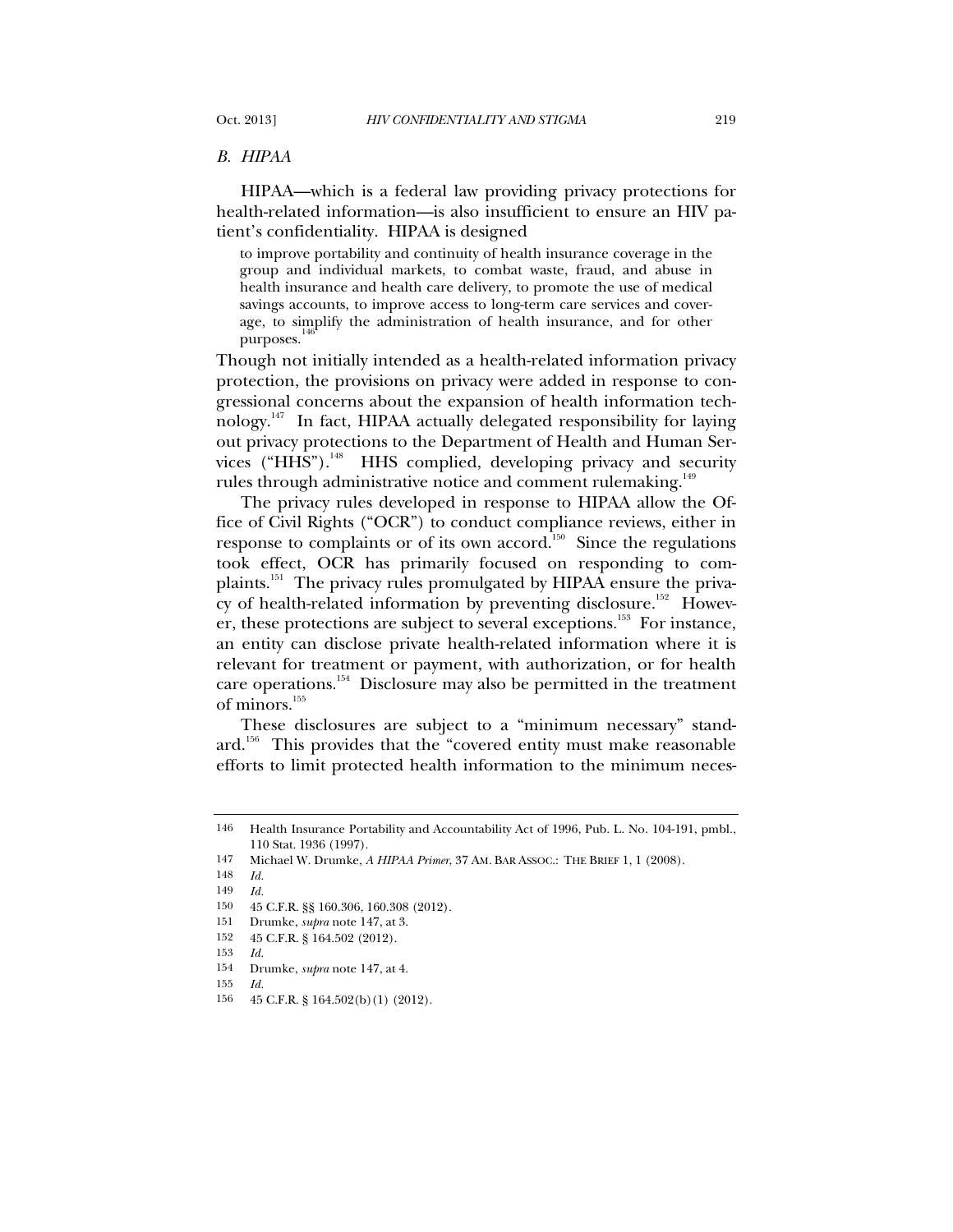sary to accomplish the intended purpose of the use, disclosure, or request."<sup>157</sup> However, this "minimum necessary" standard does not apply in all circumstances.<sup>158</sup> HIPAA applies to all persons directly or indirectly providing health care services. It extends to all health care information and records.<sup>159</sup> Again, HIPAA does provide significant protections for health related information. However, the protection is far from absolute. In fact, Congress expressly provided that its protections for the privacy of medical information should not "be construed to invalidate or limit the authority, power, or procedures established under any law providing for . . . public health investigation or intervention."160 The Ninth Circuit has read this as a "wellestablished need for disclosure" under those circumstances.<sup>161</sup> Courts also allow HIPAA privacy disclosures in criminal prosecutions—as long as officers get a warrant before gaining access to an individual's medical records, such confidential information is admissible.<sup>162</sup> Thus, exceptions to HIPAA are interpreted very broadly, allowing for more disclosures than would be immediately apparent on the face of the rule. The regulation itself also acknowledges the possibility of a more stringent state law, suggesting that HHS really did intend for it to be read fairly broadly.<sup>163</sup>

Turning to the disclosures around Anya's HIV status, Anya probably would not have been able to bring a successful claim under HIPAA either. Any disclosure made to both the principal and the other child's parents would easily fall into one of the exceptions defined by the regulations. The school would argue that the nurse only disclosed Anya's HIV status in the service of treatment to ensure that the other child got access to prophylaxis if necessary. Though there could be an argument that the nurse proceeded too quickly—not honoring the mother's request for time to contact the immunologist—her actions were still in the service of treatment for a child. Because she also seems to have complied with the "minimum necessary" standard by limiting the disclosure to the school principal and the other child's parents, both of which would have been required to get

<sup>157</sup> *Id.*

<sup>158</sup> *Id.* § 164.502(b)(2).

<sup>159</sup> JAY E. GRENIG & JEFFREY S. KINSLER, HANDBOOK FEDERAL CIVIL DISCOVERY & DISCLOSURE § 18.2 (3d ed. 2010).

<sup>160</sup> 42 U.S.C. § 1320d-7(b) (2011).

<sup>161</sup> Seaton v. Mayberg, 610 F.3d 530, 541 (9th Cir. 2010).

<sup>162</sup> United States v. Wilk, 572 F.3d 1229, 1236 (11th Cir. 2009); United States v. Bek, 493 F.3d 790, 802 (7th Cir. 2007).

<sup>163</sup> *See* Drumke, *supra* note 147, at 3 (discussing HIPAA provisions allowing states to have more stringent privacy protections than those provided by federal law).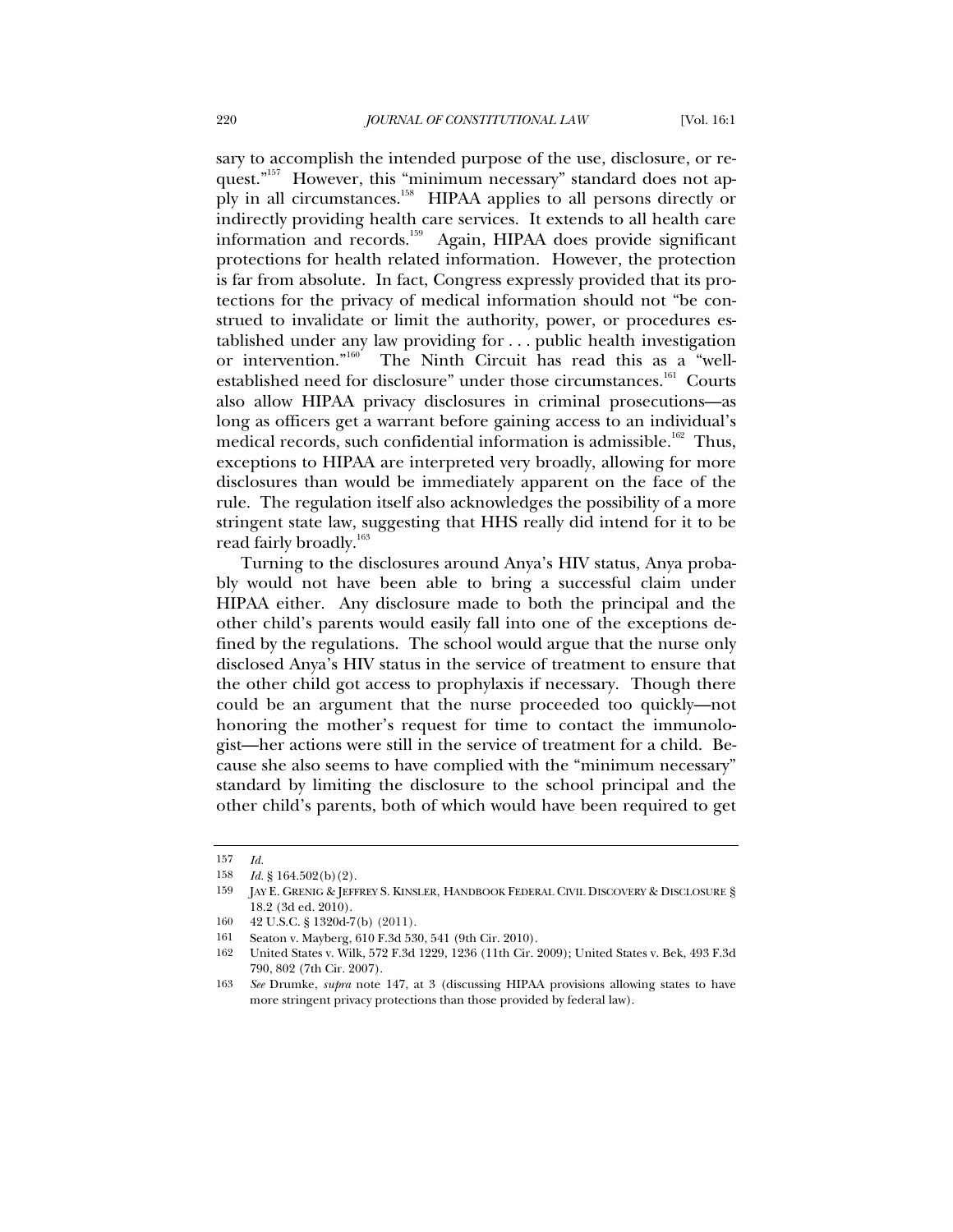the student the prophylaxis treatment, any complaint under HIPAA would likely fail.

## *C. The ADA*

ADA privacy protections are also insufficient for people with HIV. The ADA provides additional privacy protections around healthrelated information, specifically for people with disabilities.<sup>164</sup> This includes people with HIV, whom courts classify as disabled under the ADA.<sup>165</sup> An infectious disease—tuberculosis—was first found to be a disability in *School Board v. Arline*. 166 The case construed the Rehabilitation Act—a precursor to the ADA—to mean that a teacher with tuberculosis should be considered a "handicapped individual."<sup>167</sup> Though the case did not address HIV infection specifically, it "played a pivotal role in the development of federal disability law as applied to AIDS and HIV infections because of the communicable nature of  $HW.$ <sup>"168</sup>

A little over ten years later, the Court decided *Bragdon v. Abbott*. 169 That case arose from a dentist's refusal to fill an asymptomatic, HIVpositive woman's cavity, instead referring her to a local hospital.<sup>170</sup> The woman, Abbott, sued her dentist under the ADA for disparate treatment. $^{171}$  Ultimately, the Supreme Court determined that HIV is considered a disability under the ADA, which defines disability as "a physical . . . impairment that substantially limits one or more of [an individual's] major life activities."<sup>172</sup> The Court held that HIV restricts the ability to reproduce, which it considered to be a "major life activity."173 Because reproduction creates a high likelihood of transmitting HIV, the Court held that the major life activity of reproduction was sufficiently limited by being HIV-positive.<sup>174</sup> However, the Court did not make a blanket holding that HIV would always be considered a disability, instead deciding to reserve that question for another day.<sup>175</sup> Though some circuits have understood *Bragdon* to hold that HIV is a

<sup>164</sup> Americans with Disabilities Act of 1990, 42 U.S.C. § 12112(b) (2011).

<sup>165</sup> Bragdon v. Abbott, 524 U.S. 624, 630–31 (1998).

<sup>166</sup> 480 U.S. 273, 284 (1987).

<sup>167</sup> *Id.* (internal quotation marks omitted).

<sup>168</sup> Hermann, *supra* note 109, at 794.

<sup>169</sup> *Bragdon*, 524 U.S. at 624.

<sup>170</sup> *Id.* at 629. 171 *Id.*

<sup>172</sup> 42 U.S.C. § 12102(2)(A) (2011).

<sup>173</sup> *Bragdon*, 524 U.S. at 639–41.

<sup>174</sup> *Id.*

<sup>175</sup> *Id.* at 641–42.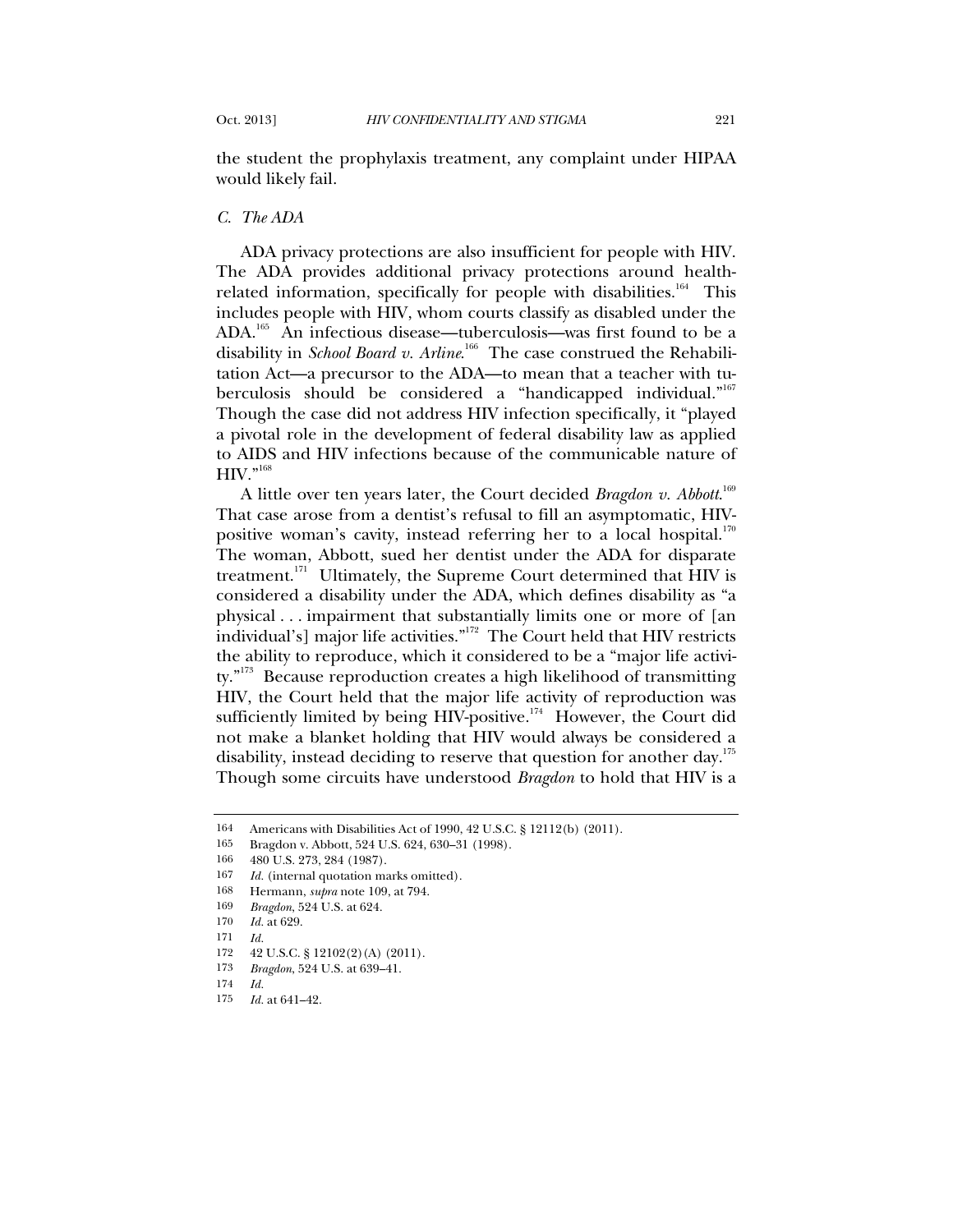per se disability, others have taken a narrower view on the case.<sup>176</sup> These circuits assume that HIV only limits some major life activities, a perspective that would require plaintiffs to plead and prove each instance in which HIV is a limitation. $177$ 

The legislative history associated with the ADA's passage also strongly supports including HIV as a disability within the context of the Act. The HIV-advocacy community played a "powerful role" in enacting the ADA in the first place.<sup>178</sup> Both President George H.W. Bush and Congress apparently assumed that HIV would be included in the definition of a disability.<sup>179</sup>

The ADA grants a number of privacy protections to those with disabilities. Assuming that HIV will always be considered a disability under the ADA—which, as discussed above, has yet to be determined by the courts—these protections would extend to people with HIV. The ADA's privacy protections require that any information regarding an individual's disability be treated as a "confidential medical record" and kept confidential. $180$  The ADA does have exceptions, however. Supervisors and managers can know about restrictions on an employee's work capabilities in order to provide the necessary accommodations.<sup>181</sup> First aid and safety personnel can be notified so that they can be prepared for emergency treatment.<sup>182</sup> Government compliance officials can be provided all relevant health information upon request.<sup>183</sup>

Again, these broad exceptions can lead to serious confidentiality breaches for people with HIV. For instance, a supervisor who is informed of someone's HIV status in order to make accommodations may hold that information against her employee, whether consciously or subconsciously. Many of the same concerns that would suggest that principals should not know about their students' HIV statuses as in Anya's case—would apply to supervisors as well.<sup>184</sup> It is dangerous for an HIV-positive individual's wellbeing to allow information about such a sensitive subject to be placed in the hands of that super-

<sup>176</sup> *See, e.g.*, Rivera v. Heyman, 157 F.3d 101, 103 (2d Cir. 1998); Alsbrook v. City of Maumelle, 156 F.3d 825, 831 n.5 (8th Cir. 1998); Deas v. River West, L.P., 152 F.3d 471, 478 n.15 (5th Cir. 1998).

<sup>177</sup> Webber & Gostin, *supra* note 127, at 279.

<sup>178</sup> *Id.* at 273.

<sup>179</sup> *Id.* at 274.

<sup>180 42</sup> U.S.C. § 12112(d)(3)(B) (2011).

<sup>181</sup> *Id.* § 12112(d)(3)(B)(i).

<sup>182</sup> *Id.* § 12112(d)(3)(B)(ii).

<sup>183</sup> *Id.* § 12112(d)(3)(B)(iii).

<sup>184</sup> *See supra* Part II.A.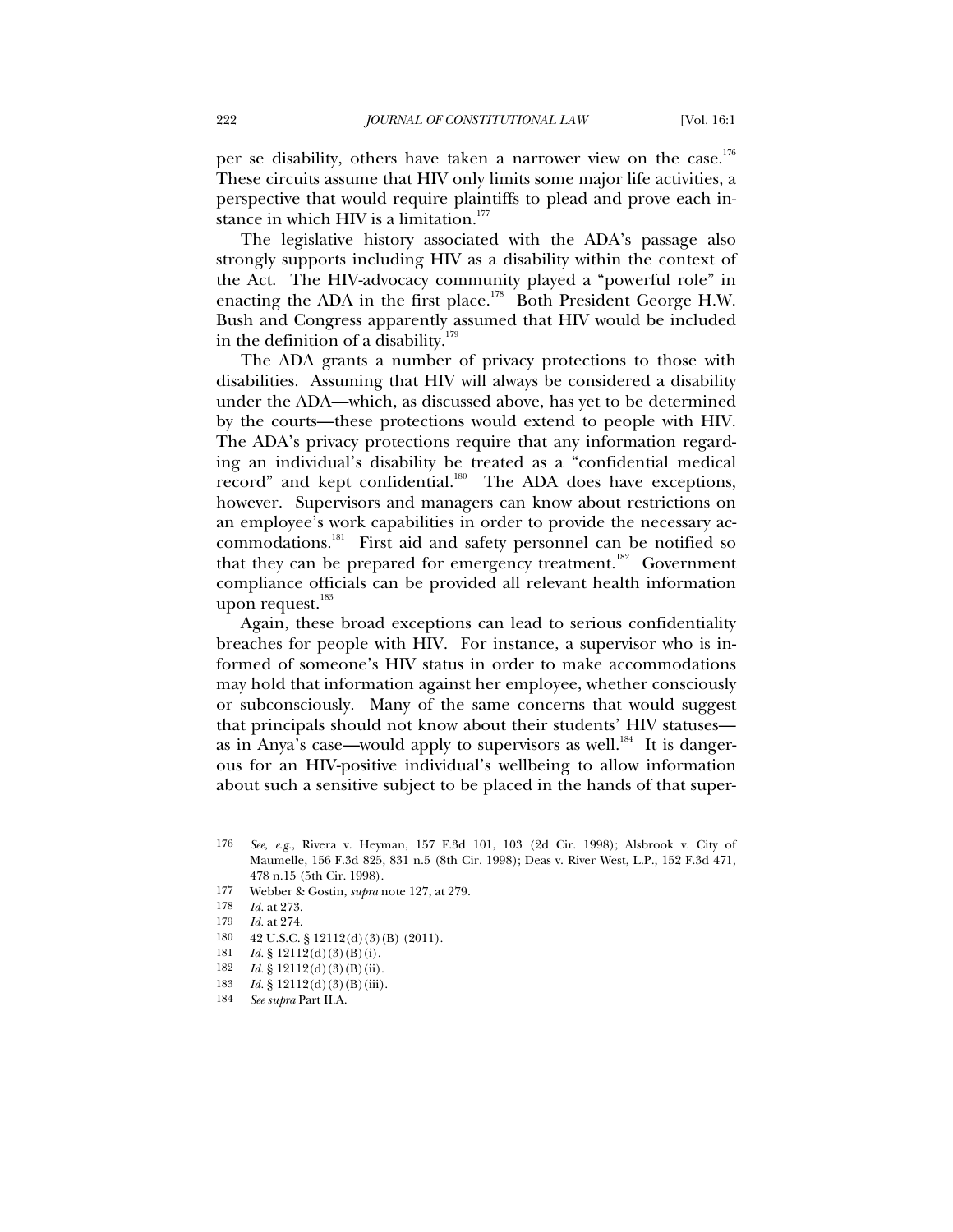visor, who may be involved in many aspects of an employee's work. Because of the stigma still associated with HIV, people with HIV need more protection than the ADA can offer.

## *D. Conclusion*

The federal laws that provide privacy protections for healthrelated information are insufficient. Though the constitutional right to privacy, HIPAA, and the ADA play an important role in protecting individuals' privacy broadly, the exceptions make them too easy to manipulate. This puts people with HIV at a risk of stigma and discrimination. However, that risk does not stop with HIV-positive individuals. The insufficiency of privacy protections for health-related information does not only apply to HIV-related information. People with other illnesses, such as cancers or diabetes, are also at great risk of privacy violations.<sup>185</sup> Therefore, more is needed to ensure confidentiality of health-related information in general.

## III. HIV LAWS, STIGMA, AND THE NEED FOR PRIVACY

There are laws nationwide designed to provide additional privacy protections for people with HIV. However, these laws are misguided. First, singling out HIV for protection contributes to negative perceptions of the disease. It implies that HIV is a special kind of disease of which one should be ashamed. Treating the disease differently exaggerates existing stigma. Second, HIV-specific laws do not provide protection for people with other illnesses.

### *A. State Laws that Focus on HIV*

Many states have passed laws to provide an added level of confidentiality for people with HIV.<sup>186</sup> There are a number of different types of state laws that provide this additional protection: disability

<sup>185</sup> *See* Fife & Wright, *supra* note 23, at 50–51 (describing the harms that result from public knowledge that an individual has a disease).

<sup>186</sup> CONN. GEN. STAT. § 19a-583 (2010); DEL. CODE ANN. tit. 16, § 1203(a) (2012); FLA. STAT. § 381.004(2)(d)–(g) (2013); 410 ILL. COMP. STAT. 305/9 (2013); IOWA CODE § 141A.9 (2012); KY. REV. STAT. ANN. § 214.625(5) (West 2010); LA. REV. STAT. ANN. § 40:1300.14 (2010); ME. REV. STAT. tit. 5, § 19203 (2011); MASS. GEN. LAWS ch. 111, § 70F (2012); MONT. CODE ANN. § 50-16-1013 (2009); N.H. REV. STAT. ANN. §§ 141-F:7–8 (2013); N.M. STAT. ANN. § 24-2B-6 (2013); N.Y. PUB. HEALTH LAW § 2782 (McKinney 2011); OR. REV. STAT. §§ 433.045, 433.075 (2012); TEX. HEALTH & SAFETY CODE ANN. § 81.103 (West 2009); VA. CODE ANN. § 32.1-36.1 (1993); W. VA. CODE §§ 16-3C-1, 16-3C-3 (2011); WIS. STAT. § 252.15 (2012); DICKSON, *supra* not[e 22,](#page-2-1) at 48.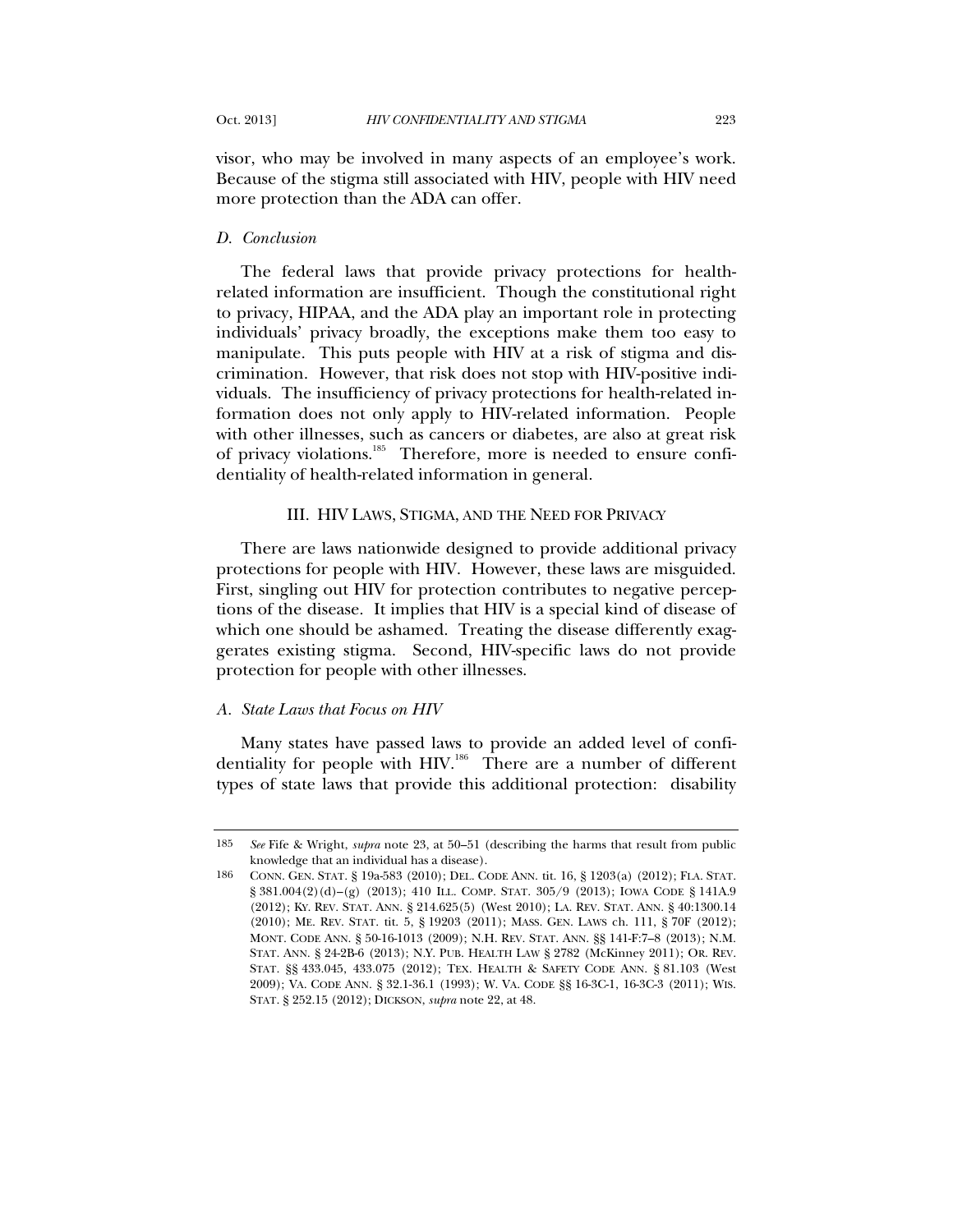laws, comprehensive statutes designed to protect private medical information in general, and HIV-specific laws.<sup>187</sup> The disability laws build on the protections available in the ADA.<sup>188</sup> The comprehensive statutes "provide broad protections of health information acquired, collected, used, or disclosed within the state."<sup>189</sup> HIV-specific laws provide protections for people with HIV explicitly. For instance, some states protect the confidentiality of HIV-related information specifically in the context of testing only.<sup>190</sup> Other states go further, protecting all HIV-related information from confidentiality breaches.<sup>191</sup> Many states go as far as requiring a court order before most disclosure.<sup>192</sup>

There are many reasons that states pass such laws. The Report of the Presidential Commission on the Human Immunodeficiency Virus Epidemic stated that

[a]s long as discrimination occurs, and no strong national policy with rapid and effective remedies against discrimination is established, individuals who are infected with HIV will be reluctant to come forward for testing, counseling, and care. This fear of potential discrimination . . . will undermine our efforts to contain the HIV epidemic and will leave HIV-infected individuals isolated and alone.<sup>19</sup>

In other words, states pass HIV-specific laws to encourage HIV testing. States pass HIV-specific laws to encourage people with HIV to get counseling and health care. States pass HIV-specific laws to prevent HIV patients from becoming victims of stigma and discrimination. In doing so, states implicitly acknowledge that available federal protections are insufficient.

<sup>187</sup> *See* Webber & Gostin, *supra* note 127, at 286–303 (surveying state law HIV privacy and nondiscrimination protections).

<sup>188</sup> *Id.* at 296–97.

<sup>189</sup> Gostin et al., *supra* note 127, at 293–94.

<sup>190</sup> DEL. CODE ANN. tit. 16, § 1203(a) (2012); FLA. STAT. § 381.004(2) (2013); 410 ILL. COMP. STAT. 305/9 (2013); KY. REV. STAT. ANN. § 214.625(5) (West 2010); LA. REV. STAT. ANN. § 40:1300.14 (2010); ME. REV. STAT. tit. 5, § 19203 (2011); MASS. GEN. LAWS ch. 111, § 70F (2012); MONT. CODE ANN. § 50-16-1013 (2011); N.H. REV. STAT. ANN. §§ 141-F:7–8 (2013); N.M. STAT. ANN. § 24-2B-6 (2013); N.Y. PUB. HEALTH LAW § 2782 (McKinney 2011); OR. REV. STAT. §§ 433.045, 433.075 (2012); TEX. HEALTH & SAFETY CODE ANN. § 81.103 (West 2009); VA. CODE ANN. § 32.1-36.1 (1993); W. VA. CODE § 16-3C-1 (2011); WIS. STAT. § 252.15 (2012).

<sup>191</sup> CONN. GEN. STAT. § 19a-583 (2010); MICH. COMP. LAWS § 333.5131 (2010); MO. REV. STAT. § 191.656 (2002); N.J. STAT. ANN. § 26:5C-7 (West 1990); OHIO REV. CODE ANN. § 3701.243 (West 2000); 35 PA. CONS. STAT. § 7607 (1990).

<sup>192</sup> CONN. GEN. STAT. § 19a-583 (2010); IOWA CODE § 141A.9(2)(g) (2012); W. VA. CODE § 16-3C-3(a)(11)(2011).

<sup>193</sup> S. REP. NO. 101-116, at 8 (1989) (quoting Report of the Presidential Commission on the Human Immunodeficiency Virus Epidemic 119 (1988)); H.R. REP. NO. 101-485, at 31 (1990).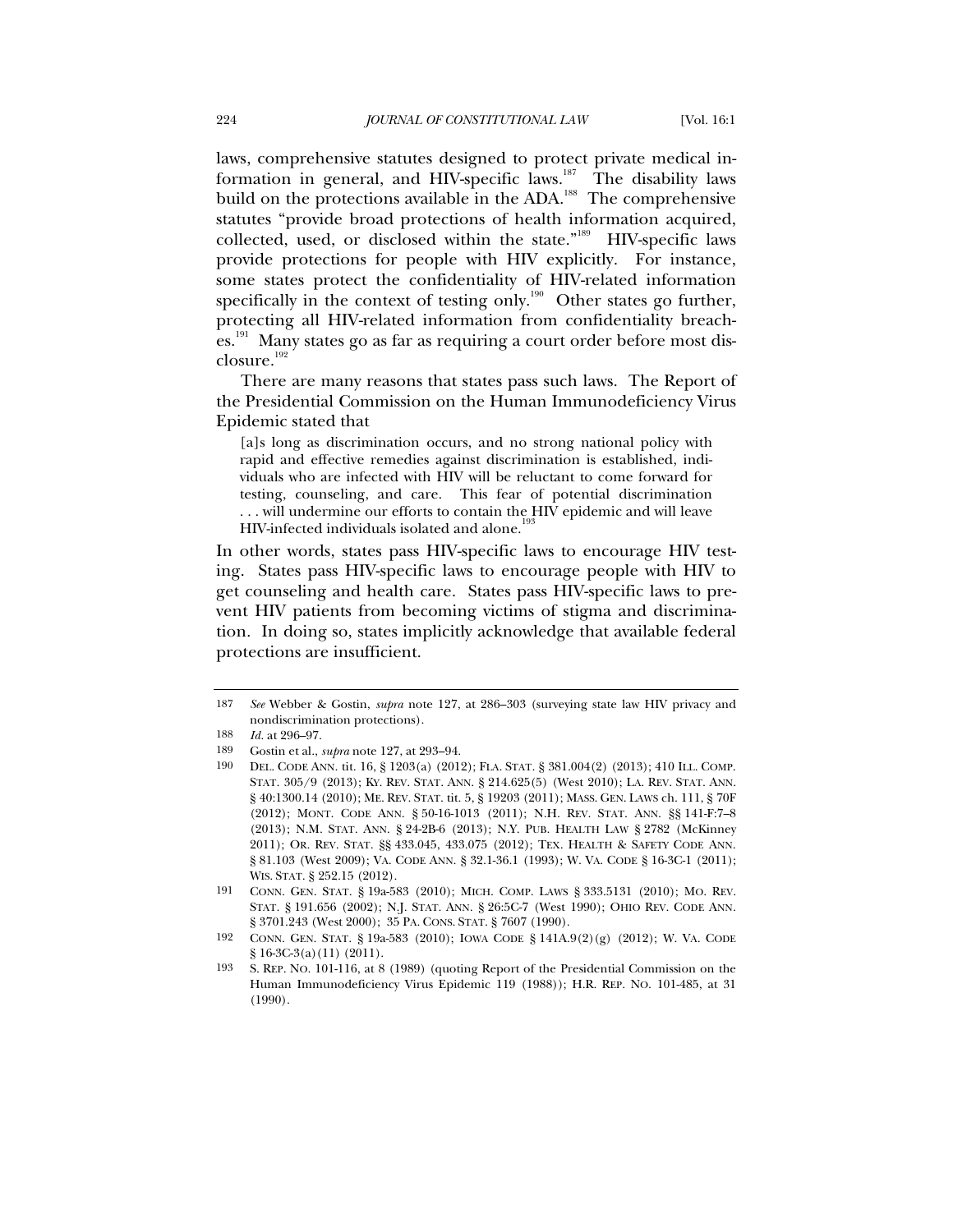There are only a few other areas of health-related information that get additional privacy protections in federal and state law. One such example is drug and alcohol rehabilitation programming run by

the federal government.<sup>194</sup> These protections ensure anonymity for people with drug or alcohol addictions. Genetic information also gets additional privacy protection in the Genetic Information Nondiscrimination Act of  $2008$  ("GINA").<sup>195</sup> GINA ensures that any genetic information collected in relation to an individual's diseases or proclivities for the purpose of research is not recorded with uniquely identifiable information.<sup>196</sup> Some other communicable diseases also get some limited additional privacy protections at the state level.<sup>197</sup> The explicit privacy protections for people with HIV are thus uncommon. It is one of just a few instances that legislators have singled out for additional confidentiality protections.

## *B. Stigma and the Need for Privacy*

Though some state laws targeting people with HIV do provide the needed confidentiality guarantees, they do so at a price: contributing to the stigma associated with the disease. By singling out HIV as a disease in need of additional protection, legislators bring attention to negative perceptions about people with HIV. Treating the HIVpositive community as "different" reinforces the alienating stigma society already forces on people struggling with the disease.

Lawrence O. Gostin argues that some kinds of data are considered "super-confidential . . . leading to inconsistences and unfairness."198 These super-confidential pieces of medical information receive a great deal of attention in legislatures, whereas other types of data get virtually no protection.<sup>199</sup> HIV status is one type of data treated as "super-confidential."200 The protections provided to HIV specifically often also involve many exceptions. In fact, Gostin argues that the extent of the available exceptions will actually negate additional confidentiality provisions entirely.<sup>201</sup> Therefore the laws not only single out HIV as a disease in need of special attention, they also do not go far enough to genuinely protect the privacy of people with HIV. Gos-

<sup>194</sup> Lawrence O. Gostin, *Health Information Privacy*, 80 CORNELL L. REV. 451, 503 (1995).

<sup>195</sup> 29 C.F.R. § 1635.9 (2012).

<sup>196</sup> *Id.*

<sup>197</sup> Gostin et al., *supra* note 127, at 293–94.

<sup>198</sup> *Id.* at 294.

<sup>199</sup> *Id.*

<sup>200</sup> *Id.* 201 *Id.*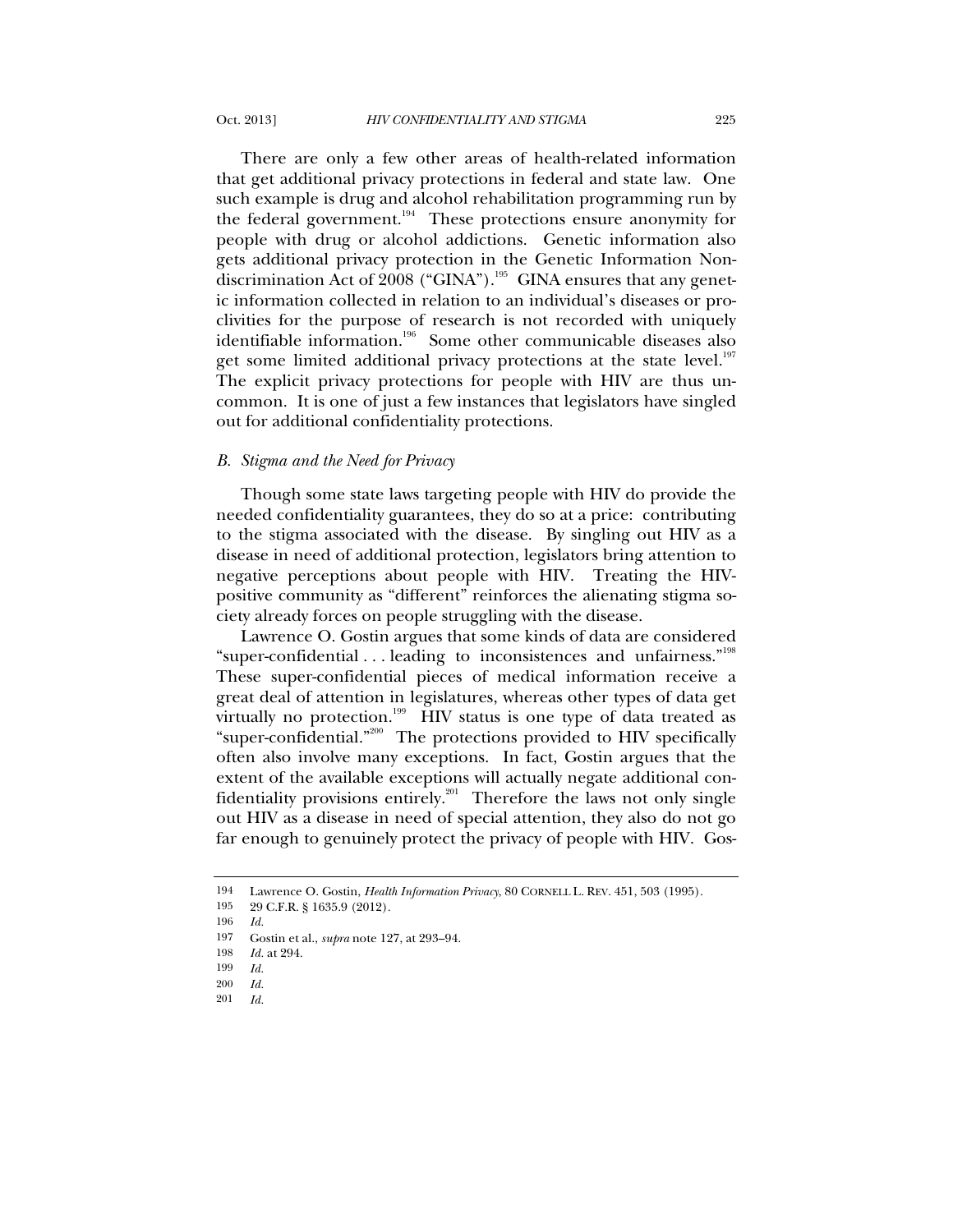tin argues that disease-specific confidentiality statutes create inconsistences, which both prevent patients from getting the necessary treatment and impede data collection efforts that would serve public health more broadly.<sup>202</sup> He writes that "[t]he creation of strict disease-specific standards so much restrains the dissemination of data in some systems that legitimate health goals are undermined, while other categories of data receive insufficient protection."<sup>203</sup>

Furthermore, Gostin argues that the need for disease-specific protections relies on faulty assumptions. $204$  There are many other health conditions that have similar stigma and sensitivity surrounding them.<sup>205</sup> Sexually transmitted diseases, drug and alcohol addictions, some genetic conditions, and mental illnesses all raise similar concerns to HIV. Protecting one of these and not others, according to Gostin, symbolizes a dangerous inconsistency.<sup>206</sup> The diseases that are traditionally sensitive may not align with individual patients' own perceptions.207 For instance, a patient with heart disease or diabetes may feel similarly uncomfortable and private about her illness as someone with HIV.<sup>208</sup> Distinguishing between people with HIV and people with other illnesses also causes confusion for those who must actually implement the confidentiality restrictions. The need to treat someone with HIV's medical records very differently from someone with tuberculosis's medical records, for instance, creates layers of privacy requirements with which health care providers need to comply. This may make it more likely that a health worker will accidentally breach an HIV patient's confidentiality—despite state laws designed to provide additional protections.

There are many concerns about treating HIV differently from other diseases—both for people with HIV and for those with other diseases. Laws protecting HIV confidentiality provide for people with HIV protections that people with other diseases do not have. For instance, an HIV-specific law might allow Anya and her family sufficient confidentiality protections to sue the school nurse and principal for improperly disclosing Anya's HIV status. However, in so doing, Anya might cause the principal, nurse, and school to resent people with HIV specifically. Additional protections for just one disease turn that

<sup>202</sup> Gostin, *supra* note 194, at 503.

<sup>203</sup> *Id.*

<sup>204</sup> *Id.* at 504.

<sup>205</sup> *Id.* at 503–04.

<sup>206</sup> *Id.*

<sup>207</sup> *Id.* 208 *Id.*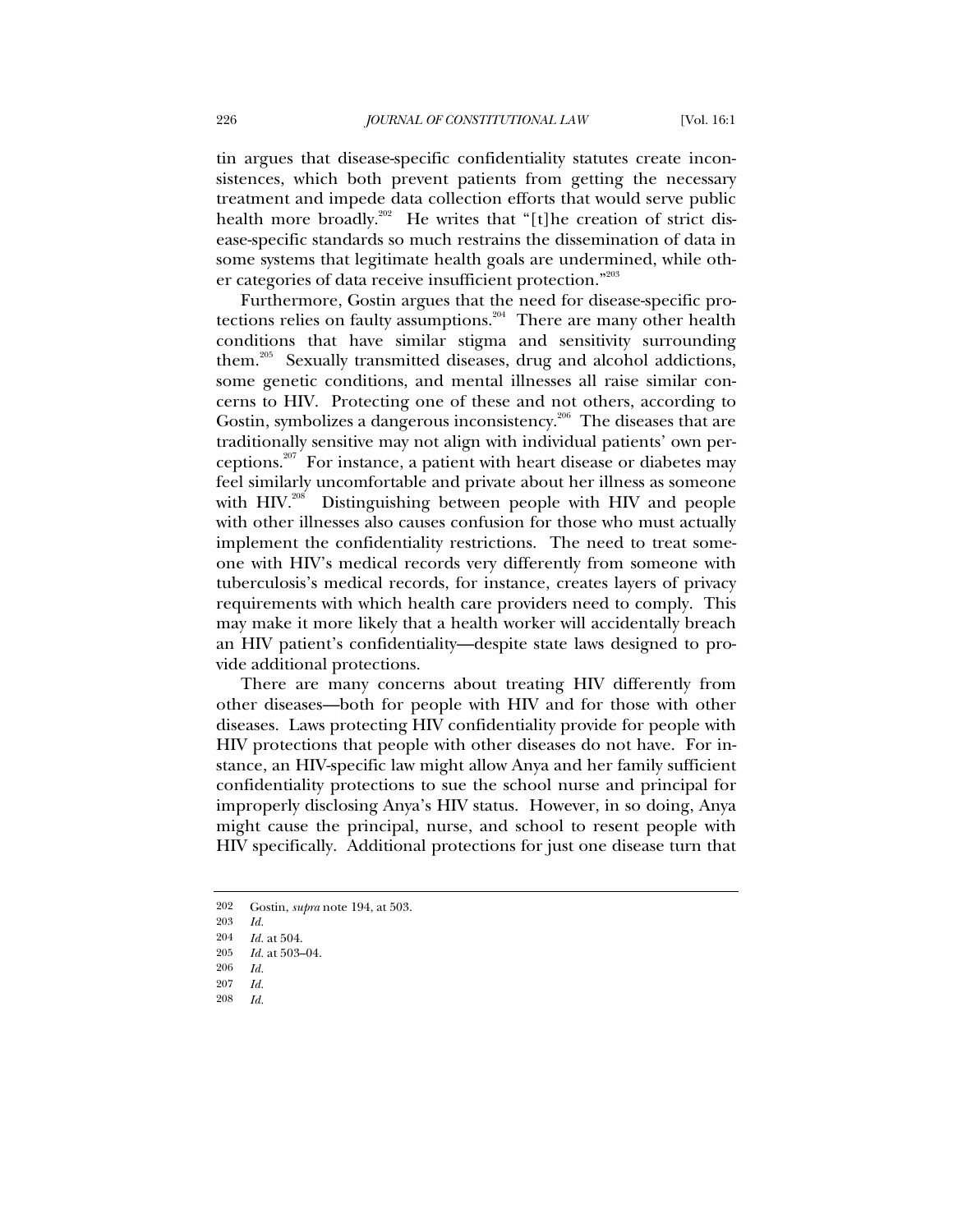disease into one that is more burdensome for school staff and administrators than others, therefore increasing prejudices against people and students with HIV. By requiring students and others to be treated differently because of their HIV statuses, HIV-specific privacy laws force HIV to be viewed differently from other diseases, exaggerating already-existing stigma by acknowledging the need for privacy.

Treating HIV as a disease that needs to be handled differently from others will not reduce stigma in the long run. It will only contribute to it. Until additional comprehensive protections exist that will guarantee privacy in health-related information for people with HIV, however, HIV-specific laws may be a flawed but necessary solution. In the following Part, this Comment proposes a better way to address health-related confidentiality that more comprehensively protects people with disease and illness from stigma and discrimination.

### IV. THE FUTURE OF HIV CONFIDENTIALITY

Despite concerns about HIV-specific laws, it is still possible to provide sufficient privacy protections for people with HIV. There are available solutions that do not require people with HIV to be treated any differently from people with any other disease or illness.

First, federal and state privacy protections for health-related information can be strengthened. HIPAA and the ADA could remove some of their exceptions, ensuring broader privacy protections. For instance, the public health exception to HIPAA clearly provides for liberal privacy overrides in the name of public health.<sup>209</sup> This broad mandate could be limited through either a greater emphasis on privacy in the law or a more restrictive definition of public health. The ADA exceptions—such as those allowing supervisors and managers to know about employees' disabilities<sup>210</sup>—could also be clarified to reduce the likelihood of unnecessary and potentially stigmatizing disclosures.

Disease-specific lobbies could focus more intently on passing comprehensive privacy reforms, rather than disease-specific ones. Combining the efforts of powerful and well-funded lobbies—such as the breast cancer and HIV lobbies—with those with fewer resources such as the tuberculosis lobby—would only increase the political influence of health-related privacy efforts as a whole. This could lead

<sup>209</sup> *See supra* Part II.B.

<sup>210</sup> *See supra* Part II.C.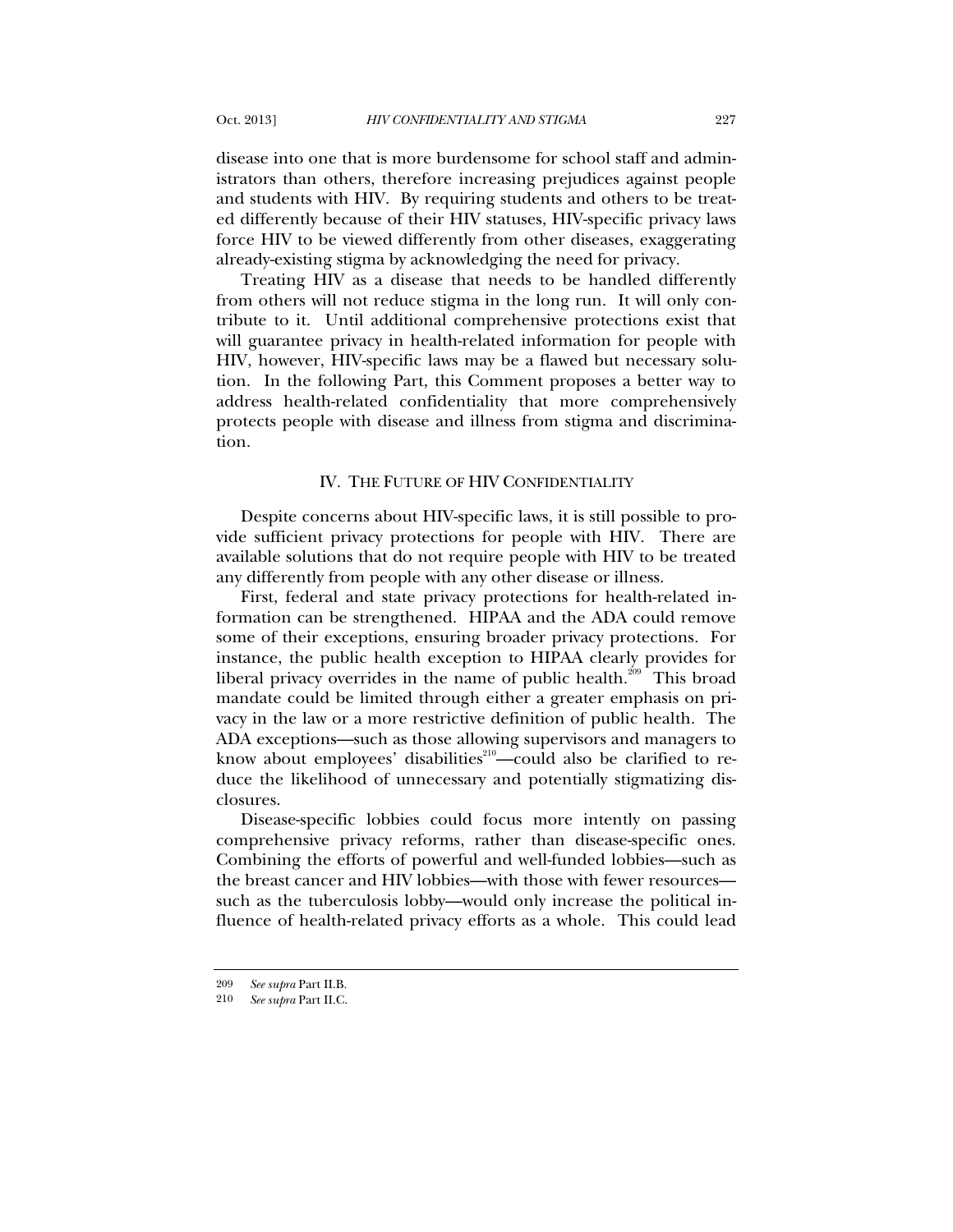Congress to pass a law explicitly *designed* to provide privacy protections for health-related information in general. These federal laws could include provisions designed to address many of the concerns that the HIV-specific laws were intended to address—such as ensuring sufficient confidentiality to encourage people to get tested—but with a much broader reach. Not only would this take the emphasis off the highly stigmatized HIV, but it would also provide benefits in other contexts, encouraging breast cancer screenings or tests for other sexually transmitted diseases.

Second, the Supreme Court could re-imagine the constitutional right to privacy, reading into the Constitution stronger privacy protections for medical information. The balancing act adopted by the Court already places an emphasis on disclosures in the public interest, but does not define exactly what that means. A broader interpretation of what constitutes the public interest—one that would include the interests of the HIV-positive community—would result in a higher emphasis on confidentiality. For instance, by recognizing the public interest in reducing stigma around HIV and other illnesses, the Court could, within the current constitutional right to privacy, ensure confidentiality for people with HIV.

Third, research around the epidemiology of HIV and its interaction with stigma abounds. This creates great opportunity for reducing HIV-related stigma.<sup>211</sup> As discussed throughout this Comment, there are many diseases that are linked to stigma. Epidemics such as cholera or the plague in previous centuries were similarly connected with low-income groups, multiplying the disease-associated stigma in much the same way that has occurred around HIV.<sup>212</sup> However, Gregory Herek writes that HIV presents an opportunity that did not exist during those eras. $^{213}$  Today, there is significantly more data regarding what causes stigma and what its impact can be on public health.<sup>214</sup> These data can be narrowly tailored to incorporate considerations about stigma into attempts to reduce the spread of HIV and improve public health.<sup>215</sup> At the same time, more should be done to understand which stigma-reduction programs have been successful so that they can be replicated. $216$  In part, this will mean dissecting the

<sup>211</sup> Herek, *supra* note 18, at 1108–09.

<sup>212</sup> *See id.* at 1108 ("[T]he AIDS epidemic has many parallels to older epidemics of cholera and plague." (internal citations omitted)).

<sup>213</sup> *Id.* at 1108–09.

<sup>214</sup> *Id.*

<sup>215</sup> *Id.*

<sup>216</sup> Laura C. Nyblade, *Measuring HIV Stigma: Existing Knowledge and Gaps*, 11 PSYCHOL., HEALTH & MED. 335, 335 (2006).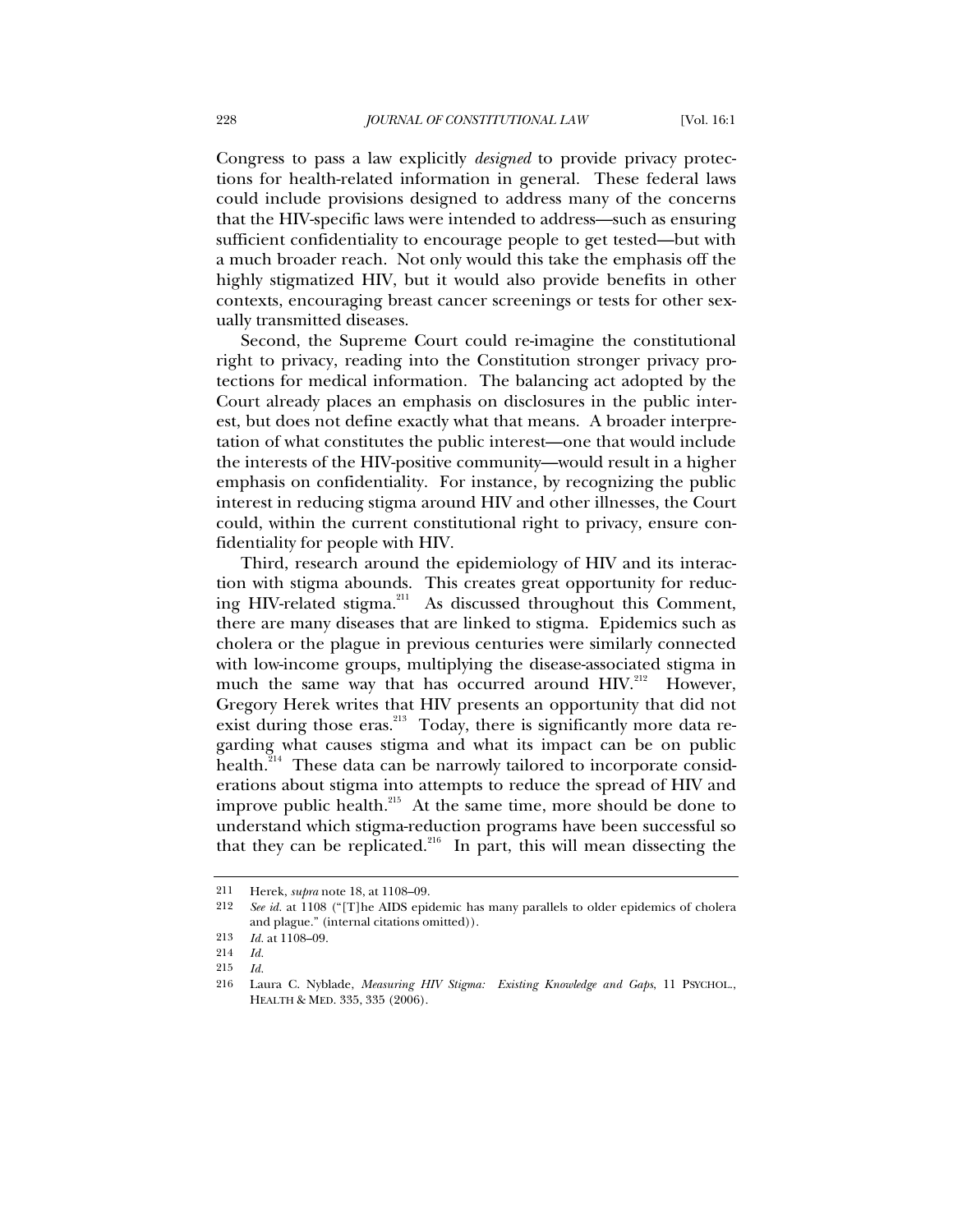layering inherent in HIV-related stigma to understand the causes and address them more directly. $217$ 

Finally, there must be a greater emphasis on education about HIV within the United States and throughout the world. One of the largest contributing factors to HIV stigma is the lack of understanding about the disease.<sup>218</sup> Sexual education programs should be either instituted or expanded so that students get a more thorough understanding of how to mitigate the potential risks of sexual activity. Sexual education programs today emphasize the dangers of HIV in order to encourage the use of condoms and other barriers. However, these programs must take into account the modern realities of the disease. In fact, HIV transmission rates are much lower than sexual education programs suggest. 219 Sexual education programs should not present HIV as a death sentence. However, this is not enough. HIV education programs must also incorporate methods to reduce stigma around the disease. For instance, *Takalani Sesame* is the South African version of *Sesame Street*, a popular program on public television in the United States. One character on the South African show, a Muppet named Kami, is HIV-positive.<sup>220</sup> Kami, who is named for the Tswana word for acceptance, is a "perky, fun-loving and healthy HIVpositive character with a wealth of information about HIV/AIDS to share with her inquisitive friends. . . . [She] will challenge the stereotype of the HIV-infected sickly child."<sup>221</sup> Such efforts to reduce negative perceptions of people with HIV could make a big impact on reducing the stigma around the disease.<sup>222</sup>

There have been many times throughout history when stigma has attached itself particularly strongly to diseases.<sup>223</sup> The difference between then and now? Now, we have more insight and information and can genuinely see the impact that stigma can have on public health. $^{224}$  It is time to apply that knowledge.

<sup>217</sup> *Id.* at 342.

<sup>218</sup> Klein, *supra* note 54, at 610.

<sup>219</sup> *Confused About HIV Transmission Statistics*, GO ASK ALICE! (Sept. 22, 2006), http://goaskalice.columbia.edu/confused-about-hiv-transmission-statistics.

<sup>220</sup> Peter Hawthorne, *Positively Sesame Street*, TIME (Sept. 22, 2002), http://www.time.com/ time/magazine/article/0,9171,353521,00.html.

<sup>221</sup> *Id.*

<sup>222</sup> *Id.*

<sup>223</sup> *See, e.g.*, Herek, *supra* note 18, at 1108.

<sup>224</sup> *Id.* at 1108–09.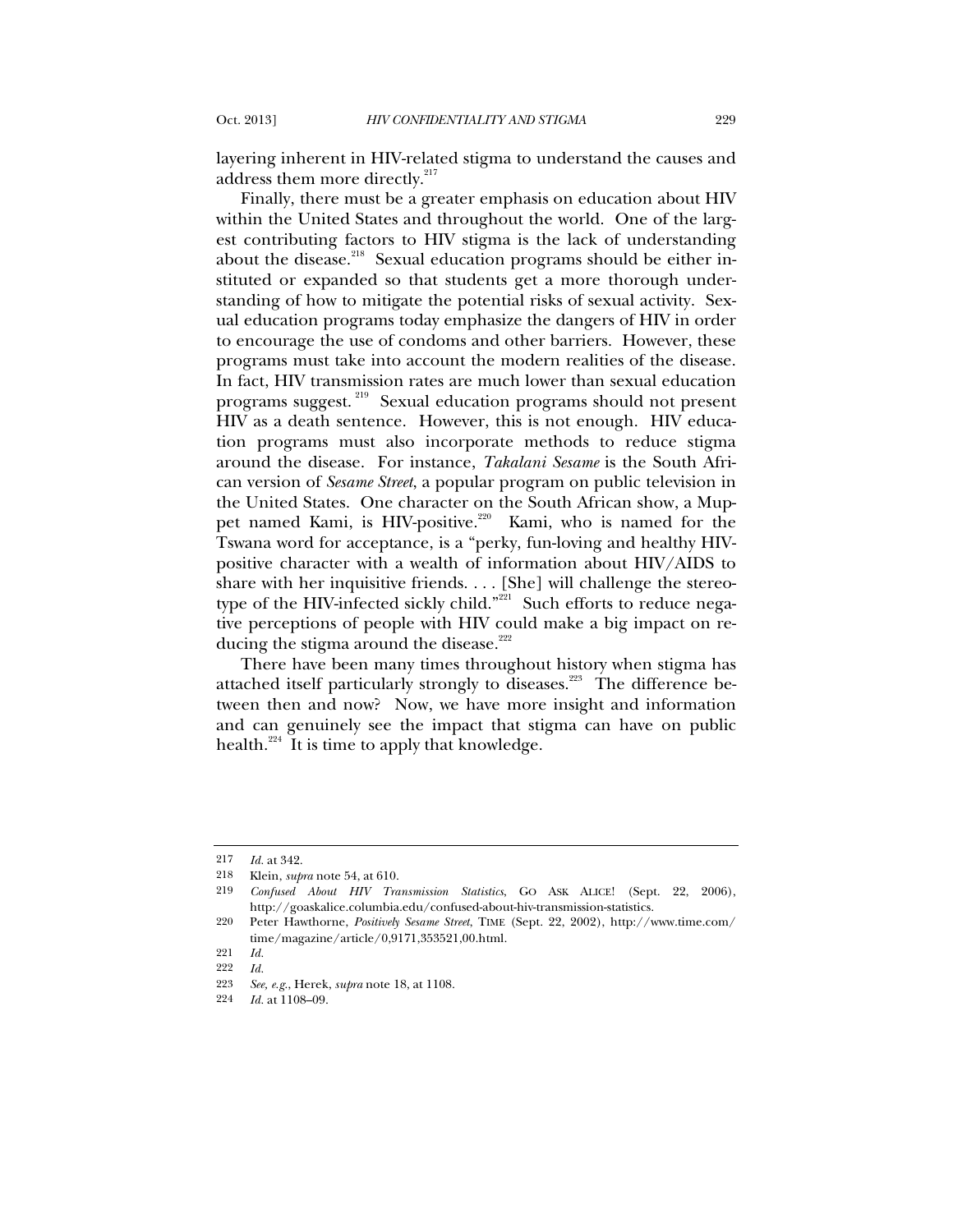#### **CONCLUSION**

*Prior* : This disease will be the end of many of us, but not nearly all, and the dead will be commemorated and will struggle on with the living, and we are not going away. We won't die secret deaths anymore. The world only spins forward. We will be citizens. The time has come.

Bye now.

You are fabulous creatures, each and every one.

And I bless you: More Life.

The Great Work Begins.

### Tony Kushner, Angels in America<sup>225</sup>

The year 1990 marked the first performance of Tony Kushner's play, *Angels in America.*<sup>226</sup> The work addresses the HIV epidemic in the late 1980s, looking at individuals touched by HIV from many walks of life.<sup>227</sup> It follows Prior, a young gay man, as he is diagnosed with the disease, struggles with it both physically and emotionally, and ultimately accepts it.<sup>228</sup>

People with HIV have been stigmatized since the very beginning of the epidemic. However, as an HIV diagnosis becomes increasingly manageable, the need to reduce that stigma becomes more imminent. HIV-specific laws that increase privacy protections for people with HIV do reduce individual instances of discrimination and lead more people to get tested for the disease. However, this is not enough to reduce stigma around HIV. Protecting HIV confidentiality and encouraging HIV testing is undeniably in the public interest. But, by treating HIV differently from other diseases, legislators only perpetuate the public's fears about interacting with HIV-positive individuals. These laws are only temporary solutions to a broader problem. Discrimination around HIV will only be eradicated when stigma around the disease begins to evaporate. Fear of getting tested will not be mitigated until HIV stigma decreases significantly.

As we have seen, the best way to ensure privacy for people with HIV will be to provide comprehensive health-related confidentiality protections so as not to treat HIV as something taboo or worse than

<sup>225</sup> TONY KUSHNER, ANGELS IN AMERICA: A GAY FANTASIA ON NATIONAL THEMES 280 (2003).

<sup>226</sup> *See generally id.*

<sup>227</sup> *See generally id.*

<sup>228</sup> *See generally id.*